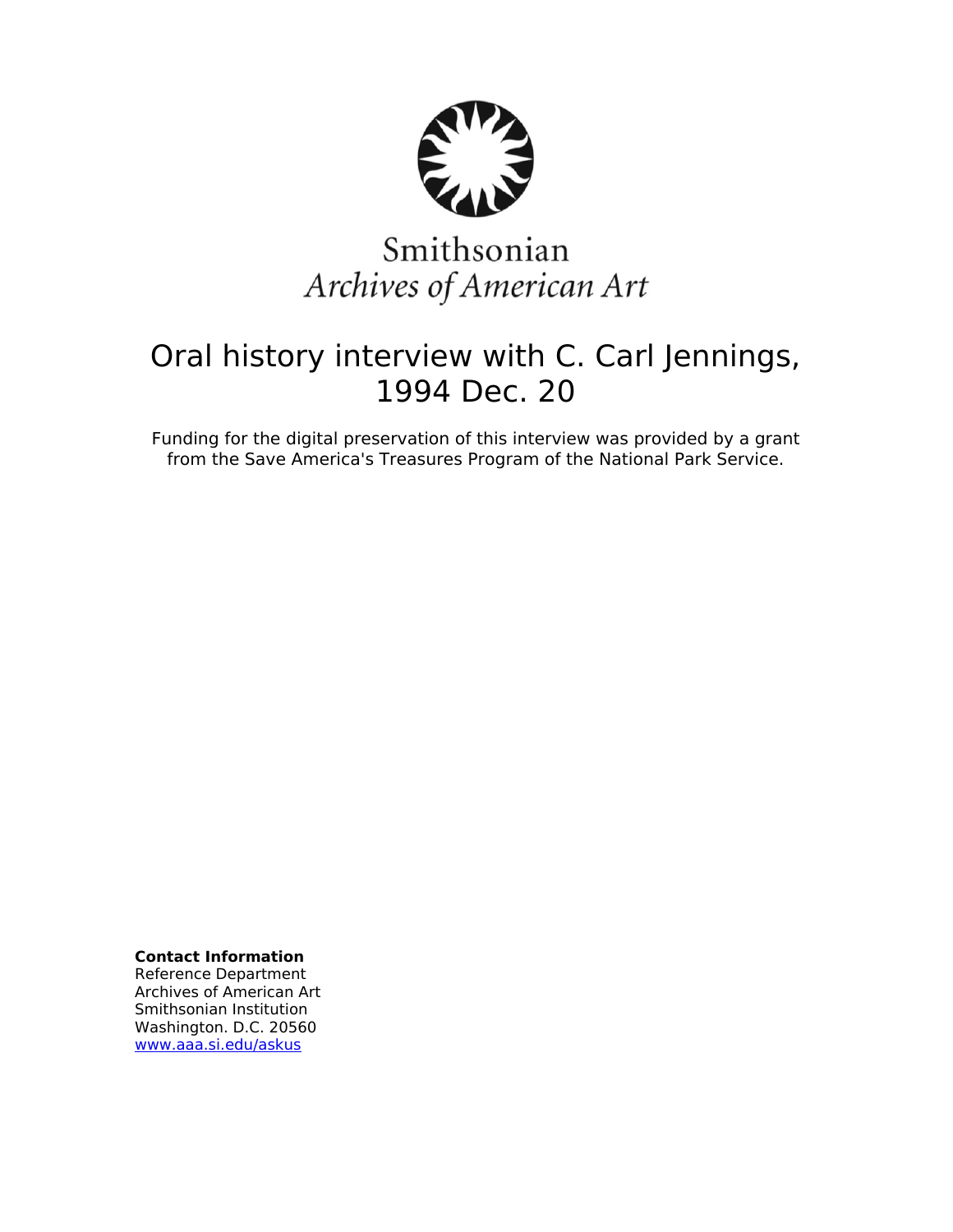### **Transcript**

#### **Preface**

The following oral history transcript is the result of a tape-recorded interview with C. Carl Jennings on December 20, 1994. The interview took place in Sonoma, California, and was conducted by Paul Karlstrom for the Archives of American Art, Smithsonian Institution.

The reader should bear in mind that he or she is reading a transcript of spoken, rather than written, prose. This is a rough transcription that may include typographical errors.

#### **Interview**

#### **What follows is a DRAFT TRANSCRIPT, which may contain typographical errors or inaccuracies. The content of this page is subject to change upon editorial review.**

MR. KARLSTROM: Archives of American Art, Smithsonian Institution. An itnerview with C. Carl Jennings, the blacksmith, at his home outside the town of Sonoma, California. The date is December 20, 1994. For the Archives, the interviewer is Paul Karlstrom.

Well, first of all, I'm going to ask you about your name. It's C. Carl Jennings; is that right? And so what's the C for?

MR. JENNINGS: Well, it stands for Cecil.

MR. KARLSTROM: Oh, okay.

MR. JENNINGS: When I was a kid everybody kidded me, that's not a boy's name. I just put the C in front of it, Carl.

MR. KARLSTROM: And so you decided to go by the Carl, that was your middle name?

MR. JENNINGS: That's right.

- MR. KARLSTROM: Let's -
- MR. JENNINGS: C. Carl Jennings.

MR. KARLSTROM: Okay. Well, good, now we have that straight. When were you born, what year?

- MR. JENNINGS: April 10, 1910.
- MR. KARLSTROM: And where you born?
- MR. JENNINGS: Marion, Illinois, the southern part of the state

MR. KARLSTROM: And I would be interested to know something then about your background, and your family, and how they got to Marion, Illinois, what they did there.

MR. JENNINGS: Well, my family, going back to my great-grandparents, they lived in the vicinity of Marion. My father and mother were living in the town of Marion when I was born.

MR. KARLSTROM: How did they get there? Where were your ancestors from?

MR. JENNINGS: Marion is a mining community. My dad was working as a blacksmith doing - in the mines at the time.

MR. KARLSTROM: So then really you of course are a blacksmith, a metal worker, and so this is really a family tradition in which you -

MR. JENNINGS: My grandfather, my paternal grandfather, was a blacksmith. He operated a shop, a little shop down south of Marion called Simpson at one time. I have no recollection of that. He had cancer on his skin and I only saw him about two or three times in my life. My dad would take me down there. But he went to the Mayo Clinic, it must have been in its infancy, and they grafted some of his skin over his eye. He lost one eye. That's my memory of him. It's not a pleasant sight to look at him. But he was - when my dad finally got me down there I must have been six, eight years old, in that neighborhood. He was retired I guess, his status, because he wasn't practicing blacksmithing. But as I said my father worked in the coal mines in and around Marion in my younger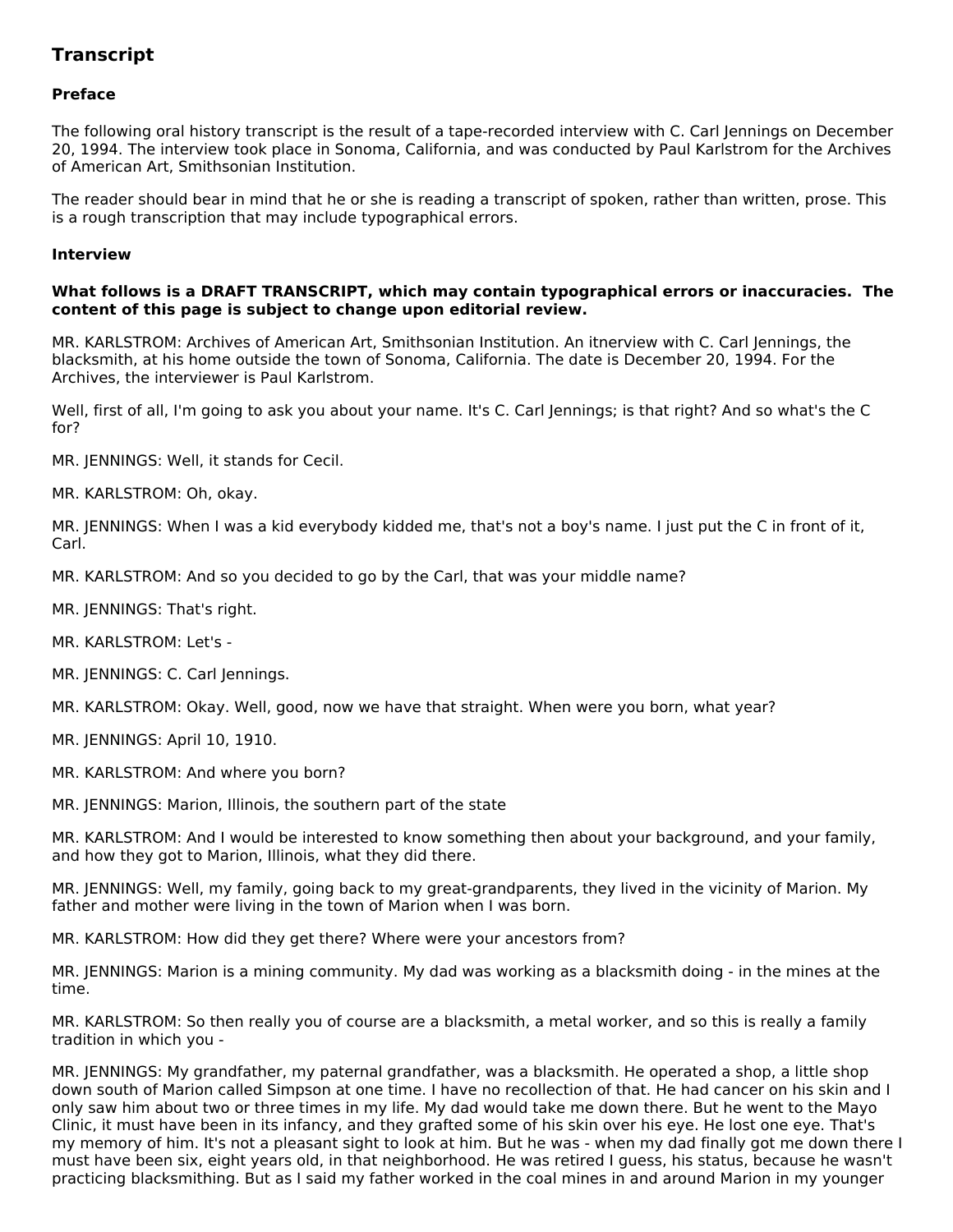years.

MR. KARLSTROM: And how did you - how were you introduced to what then became your life's work really, your career as working -

MR. JENNINGS: Well, I'll have to start back to the beginning.

MR. KARLSTROM: Okay.

MR. JENNINGS: I wasn't around my father until I became - until I was around 17 years old, with the exception of a short period of time. My mother didn't regain her strength after I was born and she died when I was about seven months old. I went to live with my maternal grandparents. My grandfather, I don't recollect him, but he must have died before I was about four years old. My maternal grandmother raised me until she died when I was 16.

MR. KARLSTROM: Was that also in Marion or was that elsewhere?

MR. JENNINGS: In Marion, yeah. They lived on the outskirts of Marion, a little - my grandfather was a farmer before that and my grandmother gave birth to 12 children, raised 8 to adulthood, and then she took on me, a child. They say I was a pretty poor looking specimen. They didn't expect me to live. She started pouring cow's milk down me and they never did wean me. I'm still drinking it.

MR. KARLSTROM: Well, it seems to work.

MR. JENNINGS: And as I say, when she died my dad was living in Amarillo, Texas and I went to live with him and his third wife. I have a half sister who was born to a second marriage, which didn't last very long. He was single up until the time I was about - well, he had just married within a year when I went to live with him.

MR. KARLSTROM: Now did you say - how old were you did you say when you went to Amarillo, to Texas to join him?

MR. JENNINGS: I was 16 year.

MR. KARLSTROM: Sixteen? And you hadn't had contact with him before?

MR. JENNINGS: Oh, no, that isn't true. He lived around until I was older, so around 1918 or 19. He lived within about 24 miles from my grandmother. He had moved to West Frankfort near his work. He worked for the Peabody Coal Company there as a blacksmith and later as a crane operator. He helped set up a huge clamshell crane for the mine to move the coal. It sat on four sets of tracks, was two stories high. There was some pictures of it but they were lost. He helped set up the crane and later operated it. But around 1918 or 19 he moved to Colorado. Another uncle had moved there. In fact it was two uncles that were living there in Ardway, Colorado. He moved there and lived there for a while, and finally he married and moved to Texas. We only stayed in Texas through my first semester of my ninth year in school. They called it the ninth grade. They only have three years in their high school in Texas at that time. I don't know if they still do. But he later moved to Borger, Texas.

MR. KARLSTROM: To what? To which?

MR. JENNINGS: Beg your pardon?

MR. KARLSTROM: To what was that town in Texas?

MR. JENNINGS: Borger. It's about 60 miles northeast of Amarillo. At the time it was a boomtown, oil boomtown.

MR. KARLSTROM: How do you spell that, that town?

MR. JENNINGS: B-o-r-g-e-r.

MR. KARLSTROM: Okay, got it.

MR. JENNINGS: And he was working in the blacksmith there for the Marlin Oil Company. We - my stepmother and I he moved there in a little two room house that the company had furnished him. Hardly big enough to cuss a cat in. My stepmother gave birth to my first other, another family that they started at that time in this town. He was laid off the following - it must have been around June. We stopped off at Rocky Ford, Colorado on our way to California. Her parents lived there. She was a Hoover.

MR. KARLSTROM: This was your stepmother's -

MR. JENNINGS: Yeah.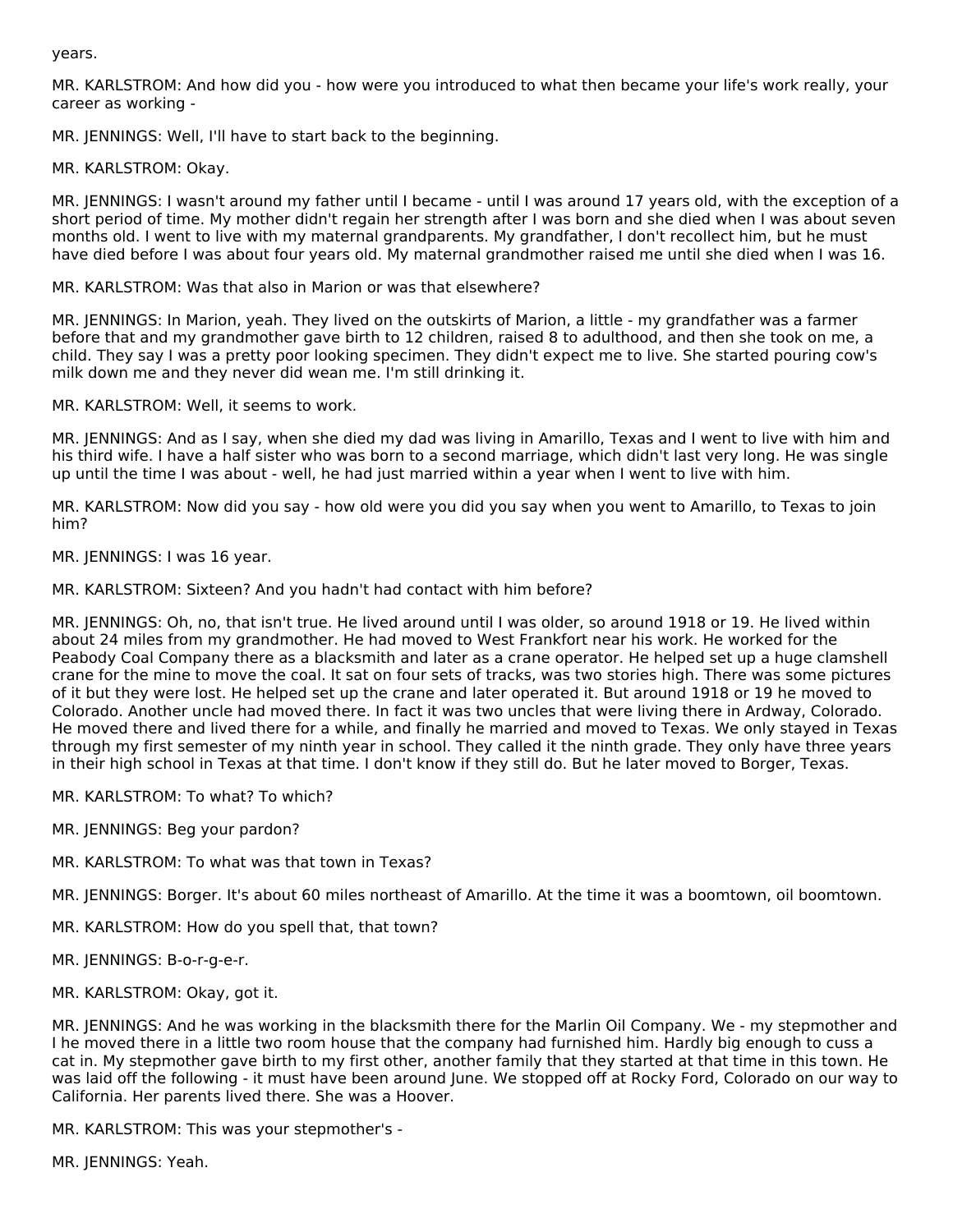MR. KARLSTROM: - family was from California?

MR. JENNINGS: No, they were from Rocky Ford, Colorado.

MR. KARLSTROM: Oh. But you were on your way to California?

MR. JENNINGS: That's right. We stayed there for, oh, a month or two, and we - and there was still another stop in Twin Falls, Idaho. My dad and I worked in the potato and apple harvest, August to September I think it was.

MR. KARLSTROM: What years were - what year was this?

MR. JENNINGS: This '26.

MR. KARLSTROM: Oh, okay.

MR. JENNINGS: It could have been '27. I went back there in '26 and I was 16. This could have been - yeah, it was '27 and we stayed in Twin Falls, Idaho until the following January. My dad had worked there in the blacksmith shop and there was no more for him there so he then finally went into, came to California.

MR. KARLSTROM: So you were really for a few years then really pretty much an itinerant or your father was, finding working in different places and then with you tagging along. Were you working yet at that time?

MR. JENNINGS: I worked over there in Rocky Ford for with - for her [inaudible] of my stepmother's father. He was just harvesting cantaloupes at the time. Also I worked for an uncle of hers, to haul the corn crop. But that was my employment. It was just during the summer at that time. We landed in Twin Falls in August and stayed there until the following January.

MR. KARLSTROM: It must have made it difficult for you finishing up your schooling moving around like that.

MR. JENNINGS: Well, that - we landed in Twin Falls and he later blamed me for not going to school and I blamed him for not insisting on me going to school. That was the last schooling had, ninth grade in Texas. My dad only went through the third grade in school.

MR. KARLSTROM: Again getting back to your origins, what is the family background in terms of your nationality? Where did your grandparents come from originally?

MR. JENNINGS: I've been able to trace my great-grandparents back, as far back as I can go, and I have - as far as I know they were all born in this country, to the best I can determine. I have Scotch, Irish, Pennsylvania Dutch, numerous.

MR. KARLSTROM: So basically Western Europe I guess?

MR. JENNINGS: Yeah. The Jennings is from Ireland.

MR. KARLSTROM: Was there much in your early years, especially when you were living with your grandmother, any talk about family traditions, and origins, and customs or not?

MR. JENNINGS: Not a great deal. I don't know why - many a times I wish I could have asked her this and that and my father also. It's just that -

MR. KARLSTROM: You can't.

MR. JENNINGS: They were a very religious family and most of the Coxes family settled in and around Marion.

MR. KARLSTROM: These are the Coxes, that's your mother's, the maternal side are the Coxes?

MR. JENNINGS: That's my mother, right.

MR. KARLSTROM: So Jennings and Coxes.

MR. JENNINGS: But the Jennings, they lived in Metropolis when I was a youngster. It's down near Paducah, across the Ohio River, from Paducah, Kentucky.

MR. KARLSTROM: Well, let's get you to California then. I gather that these travels you went on visiting, going to different places, finally your dad was finding work for periods of time several different places, but that did end you up in, ended the family up in California?

MR. JENNINGS: After leaving Twin Falls we stopped in Chico, California. My stepmother had an aunt living there.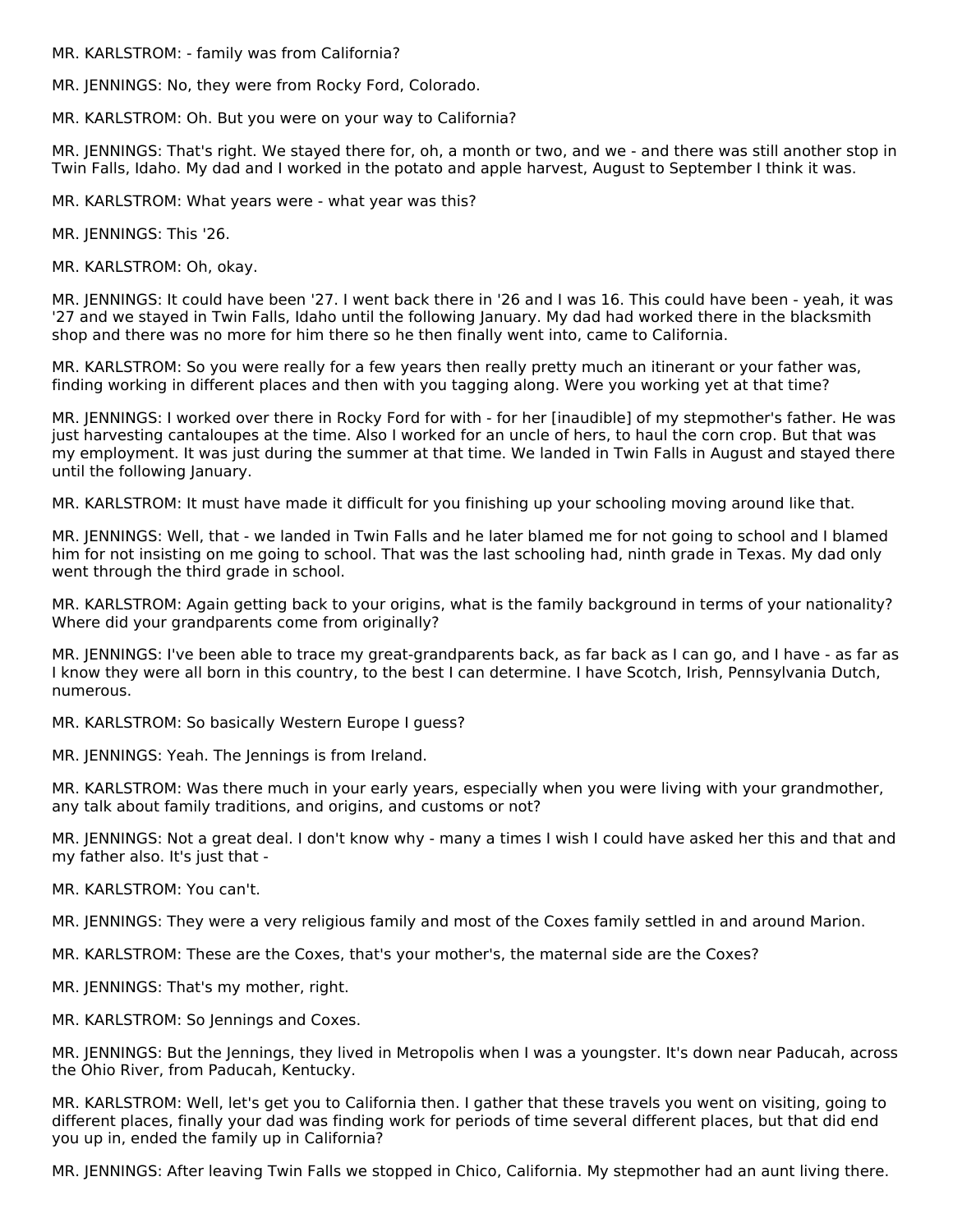We lived there until -

MR. KARLSTROM: That's where my family is, Chico.

MR. JENNINGS: Oh, yeah?

MR. KARLSTROM: Yeah.

MR. JENNINGS: That's where my father got a job for PG&E. They were winding up a construction job there and they were just starting the construction of the two natural gas lines from Cattleman Hills up to the Bay Area. This first - they moved the shop to PG&E, they moved the shop to Station A in San Francisco. It's in Visitacion Valley. It's the substation there, it's still there, and they put up some temporary structures for welding and the machine shop, and also my dad put up a little temporary structure, shed like structure actually, for the blacksmith shop.

MR. KARLSTROM: So he -

MR. JENNINGS: And he got a job for me and I came down that way.

MR. KARLSTROM: Okay. So you ended up then finally in San Francisco, you were -

MR. JENNINGS: That's right.

MR. KARLSTROM: - in Chico for a while.

MR. JENNINGS: I went to work for PG&E May 20, 1928 in the blacksmith shop with my father.

MR. KARLSTROM: Okay. So that then in effect started you out -

MR. JENNINGS: That's right.

MR. KARLSTROM: - in a career that you have stayed with right up through now.

MR. JENNINGS: Well, it's - I haven't been at any job except in the four years that at the California College of Arts and Crafts that wasn't connected to metal work.

MR. KARLSTROM: So you were really then launched as a metalsmith in 1928?

MR. JENNINGS: That's right.

MR. KARLSTROM: And drawing upon, I guess moving quite naturally into that work because of your own family background, including your father and grandfather?

MR. JENNINGS: My father and my grandfather and I call a plain blacksmith. They do - they did - my grandfather I'm sure did agricultural repair work, and sharpening plows, and whatever, anything that a farmer had to do that required metal, whether it was repairing a buggy or whatever they - shoeing a horse, that's what they did.

MR. KARLSTROM: Now you used the term "plain blacksmith."

MR. JENNINGS: That's right, nothing decorative to my knowledge that they did.

MR. KARLSTROM: Well, let's jump ahead, we may as well. Remember I am being educated as we speak because I don't know a whole, a great deal about this craft of metalworking. We may as well establish early on this distinction. You talked about your father and grandfather and you referred to them as plain blacksmiths, and that I can understand, which it's a very functional, necessary kind of work to be done. But you contrast that to what you eventually came to.

MR. JENNINGS: That's right.

MR. KARLSTROM: And the term you use for -

MR. JENNINGS: Decorative iron worker.

MR. KARLSTROM: Decorative iron worker.

MR. JENNINGS: That's primarily what I label it.

MR. KARLSTROM: Well, let's -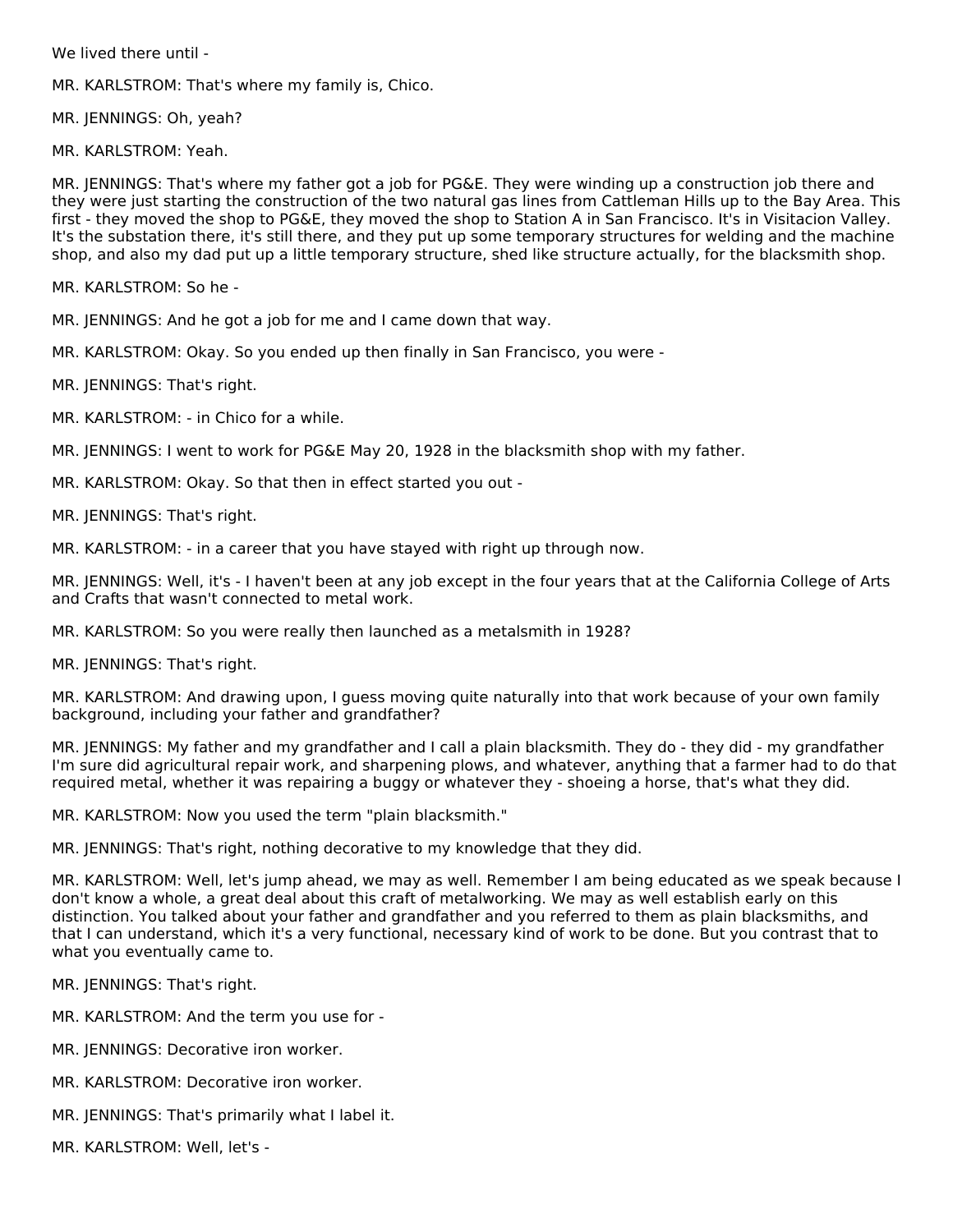MR. JENNINGS: Non-functional.

MR. KARLSTROM: Non-functional. Well, I think this is an important distinction and we'll get into that a little bit more because you asked the question in the very beginning when I arrived, you know, how do we, the Archives of American Art think of you and what you do in terms of American art, fine arts. I think you're already beginning to answer that question yourself because you see your work as it evolved, and we can talk about how that came about and you can maybe sort of walk me through it, this development but -

MR. JENNINGS: Up until around the latter part of the last century, even up to around 1920 every little wide place in the road in this country had a general store, a post office, and a blacksmith's shop. It was a necessary part of the agricultural community. A farmer just couldn't go to a store to get parts for their tools and implements that they had around the farm. Either the farmer did it or they had to go to the blacksmith shop. That's what my grandfather and my father did some of that too before he ended up working, where I had contact with him for PG&E.

MR. KARLSTROM: Well, I don't want to get ahead of us here but of course the question immediately comes to mind for me in trying to track this evolution, your evolution as a craftsman or an artist, whatever term you want to use, how did this change come about? I mean, obviously you didn't start out with examples in terms of your own background and a tradition. You were simply playing with metal. What happened? Can you -

MR. JENNINGS: Well, I always had an artistic leaning. I was always drawing.

MR. KARLSTROM: Tell me about that.

MR. JENNINGS: When I was working for my dad in San Francisco every Saturday afternoon - we worked five-anda-half days - I went down into San Francisco and always stopped at an art supply store called Walburst on Market Street.

#### MR. KARLSTROM: What was it called?

MR. JENNINGS: Walburst, Walburt's Art Supply. They had a gentlemen there and his job was not only to sell art supplies in the store but he also went around to the art schools and artist's studios drumming up trade. I would get - I would just pester the life out of him I'm sure. I would buy a few pastels or something from him, but I spent a lot of time in there talking to him. He was very kind to help me and he always told me if I - I was inquiring about some art school. He told me the California College of Arts and Crafts would be his suggestion, but it never dawned on me that I would ever be able to attend it. It's a private institution.

And I worked for 19 years in various shops, including four years at the art school, which I had to work there because I didn't have the - well, I had enough money for the summer session but not for fall semester, but later I had to come up with the other. But these shops that I worked in, the first one was for a fellow by the name of John Foster. He was a Hungarian, learned his trade in the old country by the apprenticeship system. He had done the largest decorative iron commission in the Bay Area at the time as far I know. There's nothing even comes up to it today. It was Temple Emanu-El in San Francisco, out on Lake Street. It was a \$25,000 commission and that time, 1927, but by today's standards it's no comparison. He introduced me to art smithing.

- MR. KARLSTROM: John Foster?
- MR. JENNINGS: John Foster.
- MR. KARLSTROM: So he was really the key, he was the culprit in the story that -
- MR. JENNINGS: I guess you could say that.
- MR. KARLSTROM: He set you off in this direction.
- MR. JENNINGS: Yeah.
- MR. KARLSTROM: Now tell me again how did you meet him?
- MR. JENNINGS: Well, I graduated from the art school and I -
- MR. KARLSTROM: So did finally complete the course of study at CCAC?
- MR. JENNINGS: A three year course to get a, what I wanted. They teach you can get a teacher's credential.
- MR. KARLSTROM: And so that's what you -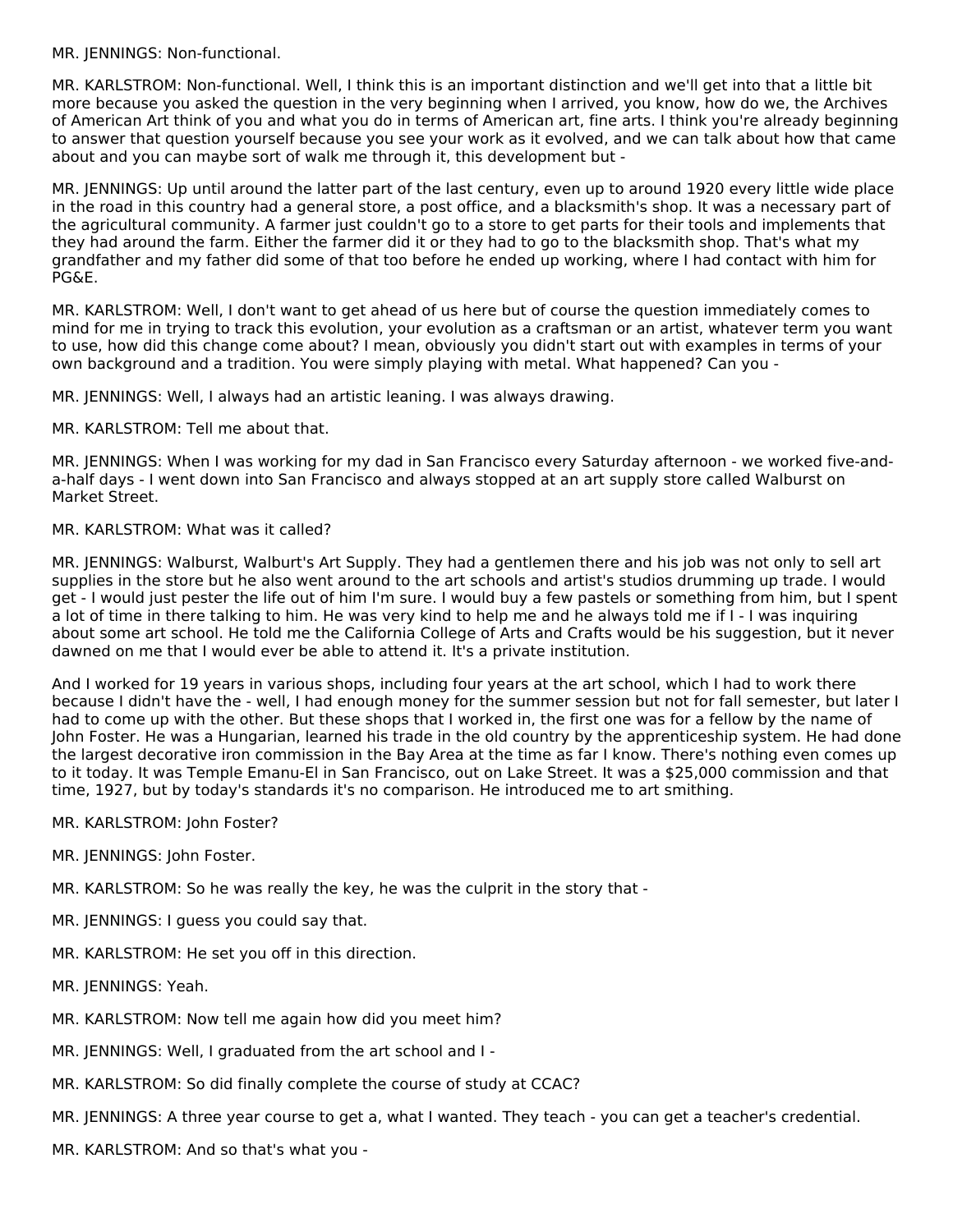MR. JENNINGS: I wasn't. [Inaudible] got her teacher's credentials there but I wasn't interested in teaching.

MR. KARLSTROM: Your wife has a teacher's credential?

MR. JENNINGS: That's right. She graduated from UC, majoring in art and minoring in botany, but she wanted to get her teaching credentials so she came to the art school and that's where I met her.

MR. KARLSTROM: So that's where you met, at CCAC. What was your degree then?

MR. JENNINGS: It was just a bachelor - not a bachelor's degree, an applied arts certificate. That's what they call it.

MR. KARLSTROM: And so at that time, shortly after that or at that time is when you met John Foster?

MR. JENNINGS: It was right after I graduated from there. You had to - in fact I had talked with John Foster before, but you had to be in the union to get, to work there at the time. It was a very tight union situation in San Francisco.

MR. KARLSTROM: Yes.

MR. JENNINGS: It was I don't know how much later that I finally got into the union and they sent me over to a job in Alameda. They were building filling stations at that time. They were sheet metal structures with an angle of structural iron frame form. That was my first job. But that job it kind of folded up during the process. We didn't finish the job. The employees quit working. I went to work for John Foster, got my money, and the rest of them went back and finished the job, but I got this job with Young & Foster.

MR. KARLSTROM: So what - in what capacity did he hire you? It sounds like that was an unfortunate hire for you.

MR. JENNINGS: A helper.

MR. KARLSTROM: Just an assistant?

MR. JENNINGS: Yes.

MR. KARLSTROM: Okay. But then that gave you presumably the opportunity to learn what he knew, to really learn the trade.

MR. JENNINGS: At that time welding was just coming into ironwork. He didn't know very much about welding and I had gotten some experience with my dad. One of the first things he got was an acetylene torch. I spent a lot of time practicing welding, acetylene welding.

MR. KARLSTROM: So prior to that the activity, the experience was heating the metal and hammering, is that right, the old -

MR. JENNINGS: Heating in on a forge and hammering it out on anvil, that's right.

MR. KARLSTROM: And so the key thing or one of the key things in moving on into this application, the decorative metal working was really the introduction of welding, the torch.

MR. JENNINGS: That's right. He was in - John Foster the senior he had - his son-in-law ran the shop, the foreman in his shop. My experience with the acetylene torch, probably because of his inexperience, but he thought I was a pretty good welder.

MR. KARLSTROM: Were you?

MR. JENNINGS: Well, fair to middling. He put me to work - he was making some decorative sconces and the like that he sold in department stores. They were acetylene welding. That's the job he put me on.

I remember the first day I went to work for him, during the morning, and that's what he put to me doing. Well, that went off without a hitch. That afternoon he put me on the forge and he didn't blacksmith like my dad did. My dad if he - when he started the fire in the morning he took a door knife and drew off a bunch of shavings from the wood, a 2x4 he had laying around, and that's what he started the fire with. John Foster, he started a fire with two pieces of newspaper. He just wadded them up and put them in the fire and turned on the blower and he would have a fire going there before you could shake a stick. He had his office up in the front end of the shop. It was a built on a 25 foot lot. There was room for his office up there and just enough room to get a truck on the side to bring equipment and supplies into the shop and take the work out.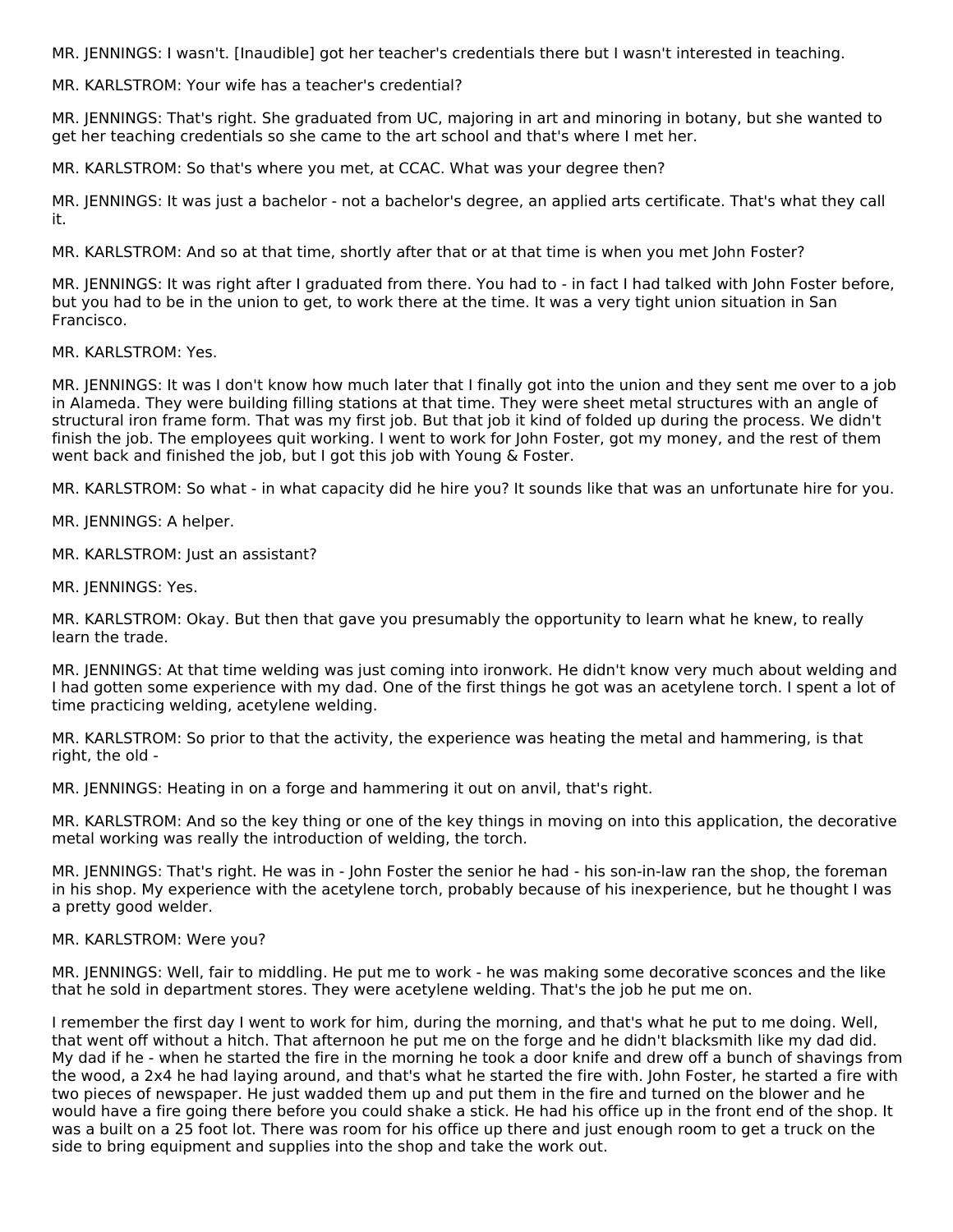But the forges were way back in the back of the shop. I don't know how long it was but it wasn't a big shop. He put me to work on the forges. That's when the sparks started flying. He would sit up in the front end of the shop in his office, in a dimly lit shop where the windows are and he knew everything that went on in the shop. He was semi-retired at that time. But he would see me working back there and he would storm out of the front end of the shop, grab the hammer out of my hand, "This is the way we do it." I really sweat blood for a while there working with him but I learned an awful lot about hot iron work from him.

[End side A, tape 1.]

MR. KARLSTROM: Continuing our interview with Mr. Jennings and this is tape 1, side 2.

Carl, you were talking about your early experience now having arrived in California and after attending, getting a degree at California College of Arts and Crafts, you were -

MR. JENNINGS: It wasn't what they call a degree.

MR. KARLSTROM: Well, a certificate I think you said, okay. At any rate you were fortunate enough, or it sounds as if this was fortunate to go to work for John Foster who as you told us had sometime before that one of the biggest decorative metal art projects up to that time, Temple Emanuel. So this was obviously - he was one of the leading figures no doubt in this field.

MR. JENNINGS: Well, he wasn't the biggest shop by far. There were a lot of other shops that were bigger, but he had gotten the commission to do this particular commission for the -

MR. KARLSTROM: That was before you actually went to work for him?

MR. JENNINGS: That was in 1927.

MR. KARLSTROM: Well, tell me, you were starting to tell me what you actually learned from him. You said you learned a great deal and presumably there was a technical side to it, but what all did you - let's just pick up after this little interruption.

MR. JENNINGS: At that time I was working for him his primary work was doing miscellaneous ironwork for new homes out in the, near Fleishhacker [Pool], between there and 19th Avenue. The Stoneson Brothers were one of the larger developers out there, where Stonestown is.

MR. KARLSTROM: Oh.

MR. JENNINGS: They put some iron on most of the buildings, the homes.

MR. KARLSTROM: So that was the main work or one of the main -

MR. JENNINGS: That's right.

MR. KARLSTROM: -- jobs there.

MR. JENNINGS: And my chore was to start scrolls. They used a lot of scrolls on this ironwork. You always had a little balcony out the - they're still there - out the front window that they have on the - you had the stairs going up and a garage, a one car open garage underneath. You always had these little balconies. You couldn't step out there but they put potted plants out there.

#### MR. KARLSTROM: They're still there.

MR. JENNINGS: There's quite a - there's a railing that went up the stair and also some railings in the house. They all had scrolls on them, practically all of them had scrolls. My job was to start the scrolls. By what I mean starting, it has to be done in the forge and hammered out on the anvil, that part of it. You only put a small part of the scroll that's done hot. The rest of it is done cold. My job of it was primarily to start the scrolls. They had two or three other mechanics in the shop that were doing these and I did some of the welding and working on the forge to do this work.

MR. KARLSTROM: How long did you work for Foster?

MR. JENNINGS: I didn't work for him very, too long. I worked for him twice. The second time he had gotten the commission to do the Phoenix. It sat on top of the Tower of the Sun at the 1939 World's Fair out on Treasure Island. This tower was 425 foot high. It was the theme of San Francisco rising from the ashes, the Phoenix was. It was 22 foot high. It was made out of sheet steel, copper bearing sheet metal. I worked for him, I'm not quite sure how long, for a number of months completing this piece of sculpture.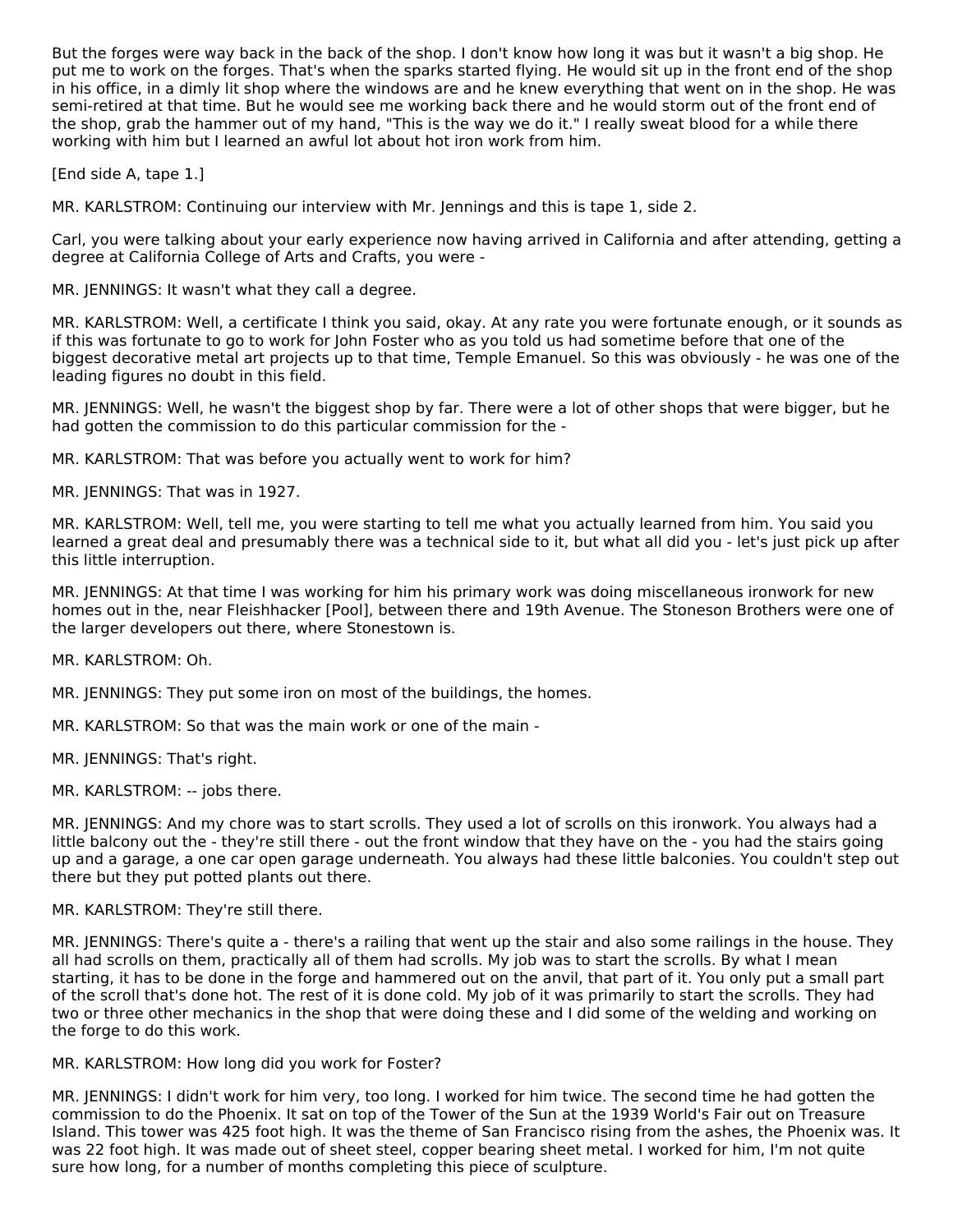Then I went to work for another firm that also had commissions for the World's Fair.

MR. KARLSTROM: So the World's Fair actually provided quite a bit of work for the metal smiths?

MR. JENNINGS: Yes, it was - the other firm that I worked for they had the commission to do the metalwork for the crescent shaped administration building. As you come down from Treasure Island on the - come down to Treasure Island from Yerba Buena Island it's the first structure on the right. It's still down there. It's a crescent shape. They had the miscellaneous ironwork to go in that structure. I worked for them completing that. The firm, the name slips me right now. I forget. It was on 7th Street.

MR. KARLSTROM: This was in '39 I guess, huh?

MR. JENNINGS: That's right. We also did work in the two hangars in the back where they - they're also permanent, permanent structures that were built there for the fair. The two hangars were used for clipper ships that went across the Pacific. They were hangared there in the rather large hangars.

MR. KARLSTROM: Well, was this now, was most of this work functional or again decorative that -

MR. JENNINGS: Well, you could - the -

MR. KARLSTROM: Probably both.

MR. JENNINGS: - the pipe railings I spoke of that went in the hangars they were just plain pipe railings, nothing decorative about them, just functional. The work that I did for the administration building you could call decorative. It was bronze and iron.

MR. KARLSTROM: These were the scroll work again?

MR. JENNINGS: There's no scroll work on this. It was 11 large, 22 foot high windows in this, inside of this arch, this crescent. They were bronze but they anchored onto the steel structure building. Inside there's also 11 railings and a balcony if you've ever been in there. It's a rather large room. There's a balcony up there and my job was working on them. They were bronze castings. No, there was no scroll work.

MR. KARLSTROM: That must have been interesting because that was a pretty exciting time. You know, there were a number of artists and sculptors working on these big oversized monuments, a number of sculptors in the Bay Area.

MR. JENNINGS: Oh, yes.

MR. KARLSTROM: Did you meet some of these people? Do you remember much?

MR. JENNINGS: Oh, I remember one particular fellow named Jacques Schnier.

MR. KARLSTROM: Sure.

- MR. JENNINGS: Do you know him?
- MR. KARLSTROM: Absolutely. Yeah, we have his papers in the Archives.
- MR. JENNINGS: No fooling?

MR. KARLSTROM: Yeah.

MR. JENNINGS: Yeah, he taught at the Arts and Crafts and I visited his studio.

MR. KARLSTROM: Did you ever have a class from him when you were a student?

MR. JENNINGS: Yeah, I had a class from him, sure I did. Yeah.

MR. KARLSTROM: So you studied sculpture -

MR. JENNINGS: That's right.

MR. KARLSTROM: -- as one of the things that you - well, you're sounding more and more like an artist to me.

MR. JENNINGS: But I - I'm afraid I would have starved to death if I had to rely on sculpture.

MR. KARLSTROM: So you remember Schnier working on the -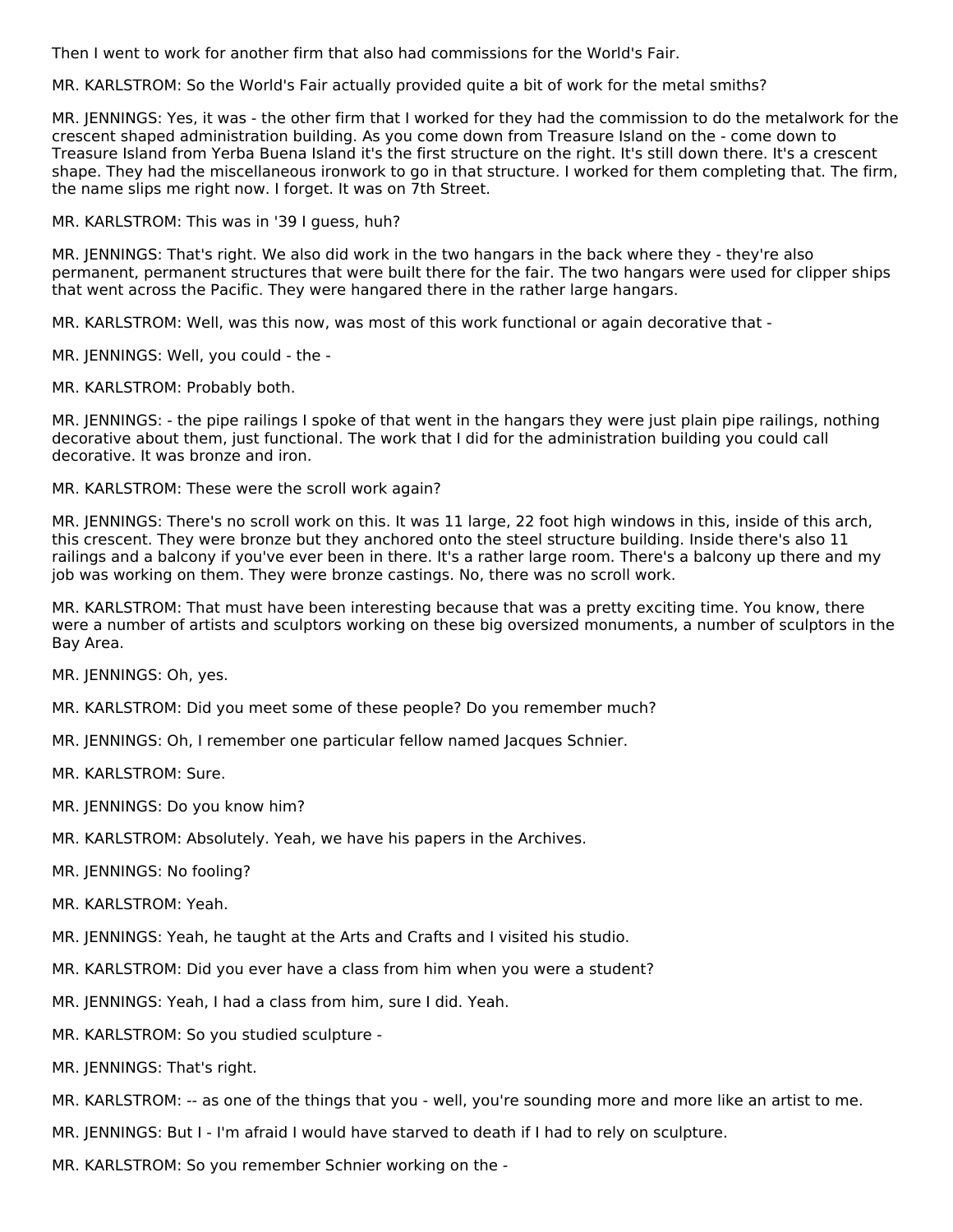MR. JENNINGS: He did some rather large pieces for the fair.

MR. KARLSTROM: Yeah, he did, indeed he did. And what about Stackfull on some of those?

MR. JENNINGS: I only heard of him. I never had any contact with him.

MR. KARLSTROM: Did you -

MR. JENNINGS: I studied metal smithing at the Arts School under a fellow by the name of Harry Dixon. He was a younger brother of Maynard Dixon who did some large murals for the fair. I never met Maynard, but I got quite close with Harry.

MR. KARLSTROM: Now what was Harry's - what did he teach, what did you say?

MR. JENNINGS: Metal smithing, copper smithing primarily and silver smithing. That's all they taught there at the Art School. They didn't teach ironwork or anything. They had a little blacksmith shop, but they didn't teach it. I spent a lot of time out there in the forge but my first, in fact the first iron railing I ever made I made there after I graduated from art school. It's still used. They redid the Treadwell Hall at the Art School. I don't know if you ever, know anything about the Art School.

MR. KARLSTROM: Well, I've been over there a couple of times. Which is the Treadwell?

MR. JENNINGS: Treadwell made a lot of money in the gold rush in Alaska.

MR. KARLSTROM: And so what building was this? Was this -

MR. JENNINGS: Treadwell Hall was the home of the Treadwells.

MR. KARLSTROM: I see.

MR. JENNINGS: It was the office and some of the classes were taught there at the time I was there. But they redid the whole Treadwell Hall four or five years ago.

MR. KARLSTROM: And you worked on that, I mean earlier.

MR. JENNINGS: I put this railing in there before, when I was still there.

MR. KARLSTROM: Right.

MR. JENNINGS: It was on a wooden stair and they tore the whole wooden part out and they duplicated in concrete and they put my railing back on and it's still there. I was quite amazed. But I did a few pieces for the school, some gates, hardware for gates I should say.

MR. KARLSTROM: So this in part how you worked your way through I guess. You --

MR. JENNINGS: That's right.

MR. KARLSTROM: So they give classes in sort of exchange, it was like an exchange for the work in lieu of tuition?

MR. JENNINGS: My first position I got Mrs. Meyer was the registrar. She was the wife of one of the founders, Frederic Meyer. She got me a job for a lady by the name of Stroud. She had a play school they called it then and a nursery school today. She had young children for the day. I would drive the car, pick up these youngsters, but my primary job was repairing the toys, and cleaning the house on Saturdays was the other chore she had for me. She had recently lost her husband and she had opened this play school.

MR. KARLSTROM: What a varied career background you have then.

MR. JENNINGS: Well, the following summer - I worked for her during the summer and fall and the spring. The following summer Mr. Meyer gave me a job at the school and I worked there the rest of the time.

MR. KARLSTROM: What about this contact with some of these people at CCAC and then a little bit afterwards when working at least on the Golden Gate International Exposition, did this - did you feel that you were to some degree part to this artist's community? Did you think about that at all? You were working for John Foster and then other metal smiths but you, on the other hand you had gone to art school and you had contact with like Harry Dixon, Maynard Dixon's brother.

MR. JENNINGS: I never thought of my work as being art even up until you sent this letter to me.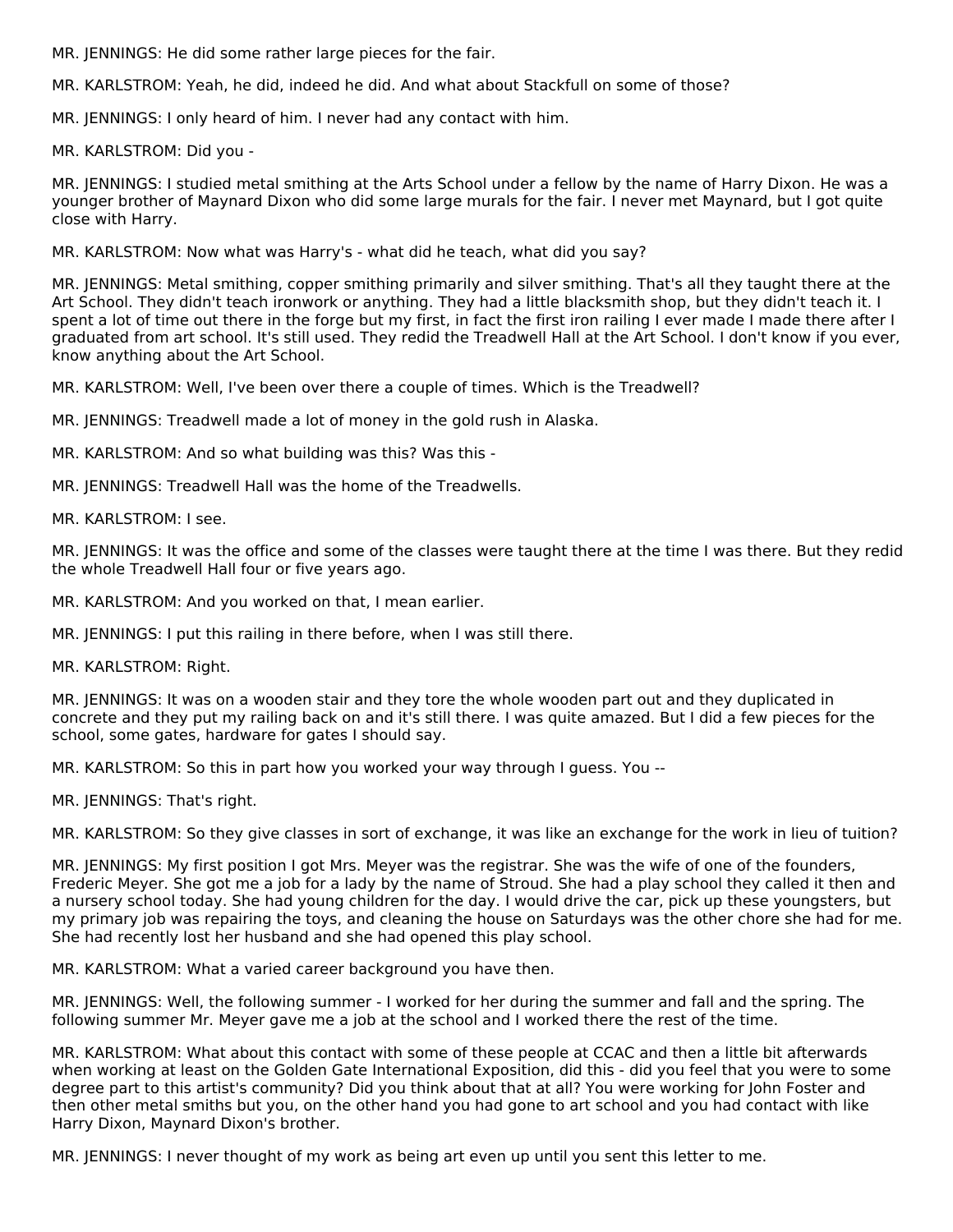MR. KARLSTROM: Is that - well, that's - okay, really, that's true?

MR. JENNINGS: Well, I've been doing these - you see some of them up there. I call them seamless hollow forms. Those are the pieces that I exhibit.

MR. KARLSTROM: But at that time, we'll get up of course to, closer to the present in a bit, but at that time even though you've gone to art school -

MR. JENNINGS: That's right.

MR. KARLSTROM: -- you still didn't think of yourself as an artist and what you did or could possibly do as art? In other words this wasn't a career direction for you at all?

MR. JENNINGS: Well, I didn't consider it art. All of my experience up until we moved up here in 1969 when I had, I semi-retired, I still did work for stores, some wholesale, but they were primarily functional pieces, not what I would consider a creative statement of an artist.

MR. KARLSTROM: So that's how you would draw the distinction then?

MR. JENNINGS: That's right. It has to be something of the person put into it. I was working for someone else product-wise. They came to me and I would usually put - I always had this little notebook. Quite often that's all I did was a little sketch in that for the client.

- MR. KARLSTROM: And you still carry it around?
- MR. JENNINGS: Oh, yeah.
- MR. KARLSTROM: You never -
- MR. JENNINGS: I carry it with me always.
- MR. KARLSTROM: You must have a whole do you save these?
- MR. JENNINGS: I have quite a few of them, yeah.
- MR. KARLSTROM: Well, those are papers then.

MR. JENNINGS: But I've exhibited my work when I - for 22 years, during the 22 years that I did do the work in Lafayette. I did do exhibition, some exhibition work. You would have to kind of stretch the imagination in my estimation that it was artwork. They were craft shows.

MR. KARLSTROM: Yeah, sure.

MR. JENNINGS: They had a number of them around the Bay area and they were craft shows. That's what they called them.

MR. KARLSTROM: Well, what -

MR. JENNINGS: I did very few sculptures before I moved here. In fact I don't think I did any sculptures in Lafayette to speak of. They were primarily functional pieces, craft pieces.

MR. KARLSTROM: So most of your work was really then on order, commissioned or simply objects that were requested, were ordered, and you would sit down with the client I gather with your little book and, you know, talk with the client and say, well, this is, what about this and draw a little picture?

MR. JENNINGS: I tried to keep a portfolio after I got in business for a while and I would show them that or I might even have a book or something. But you - it started right here in that little book.

MR. KARLSTROM: What were most of the kinds of things that you produced? I gather that this, we're talking especially after the time when you set out on your own, when you weren't working for somebody else, I gather this was the case in Lafayette, you had your own business.

MR. JENNINGS: That's right. 1947 I opened up the shop there.

MR. KARLSTROM: So until '47, from - well, from the 30's, through the 30's and through the war years you were actually working for -

MR. JENNINGS: Well, my last job was working for Alameda Naval Air Station as a welder.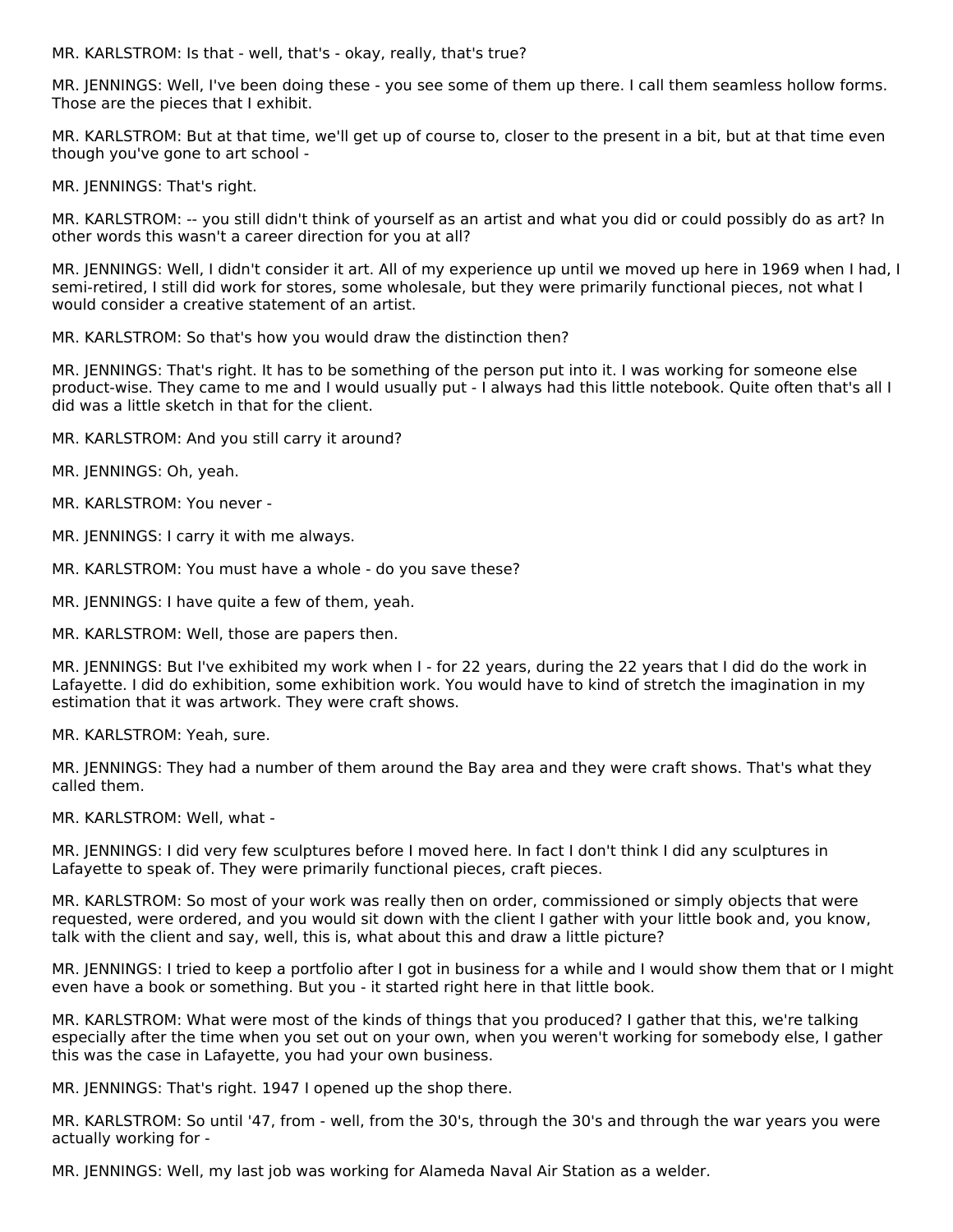MR. KARLSTROM: Okay. And was that during the war I guess?

MR. JENNINGS: That's right. I had applied for the position a year earlier but we moved to Oakland and - that's right. I had applied for the position, a civil service position, a year earlier but they had called me to work December 1st, seven days before Pearl Harbor. I worked for them five years to the day. I had stayed another year I couldn't have - another day I couldn't have collected the money I had put in for my retirement. I needed that to open up my business.

MR. KARLSTROM: Oh, I see. So you were in a critical industry basically, a critical job in terms of the war effort?

MR. JENNINGS: Well, I like to think so.

MR. KARLSTROM: Yeah. But, I mean, it was in effect exempt from serving. Well, of course, how old were you then? Let's see, I'm trying to think.

MR. JENNINGS: What year are we talking about now?

MR. KARLSTROM: Well, '41, and you were born - you were 31 years -

MR. JENNINGS: Ten years younger than the century, yeah.

MR. KARLSTROM: So you were 31 years old and I guess ineligible for service.

MR. JENNINGS: Beg your pardon?

MR. KARLSTROM: Ineligible for service.

MR. JENNINGS: I had what they called a C1 rating I think at the time, but I had always had the belief that if I could get myself a civil service job I would be set for life. It didn't take me long to find out this wasn't -

MR. KARLSTROM: You didn't like it? I mean, it was just -

MR. JENNINGS: No, no.

MR. KARLSTROM: It didn't suit you?

MR. JENNINGS: No, it - it's just not the way - I just have to be doing something and it was too much politics connected with civil service work, at least there was at the time.

MR. KARLSTROM: Well, let's see, I apologize. I'm asking you several questions at once. We were trying to get you set up in your own business, which happened I think - was it '47 you said that you collected your -

MR. JENNINGS: That's right. Well, at that time as I said I worked 19 years, including 4 years at the Art School, in five different shops around the Bay area, the last one Alameda Naval Air Station.

MR. KARLSTROM: And then you said -

MR. JENNINGS: I did various different things, but they all had something to do with metal work.

MR. KARLSTROM: And so then finally you said enough and you wanted to set out on your own. You cashed out the money that you had put into your retirement, is that right, which gave you the funds to open up shop?

MR. JENNINGS: Well, we had saved a little but -

MR. KARLSTROM: So what did you call yourself? I mean, how - tell me about this, how did it come about? How did you -

MR. JENNINGS: Well, it was always a dream that I would be working for myself. It just seemed to be the time to do that. I didn't feel confident enough to do it earlier. We bought this property out on Diablo Boulevard in Lafayette and it had a house on the back part of the property and I built the shop on the front part of the property. I called it El Diablo Forge.

MR. KARLSTROM: Devil's Forge.

MR. JENNINGS: Devil's Forge.

MR. KARLSTROM: The Devil's Forge. Oh, I like that. And tell me about the business.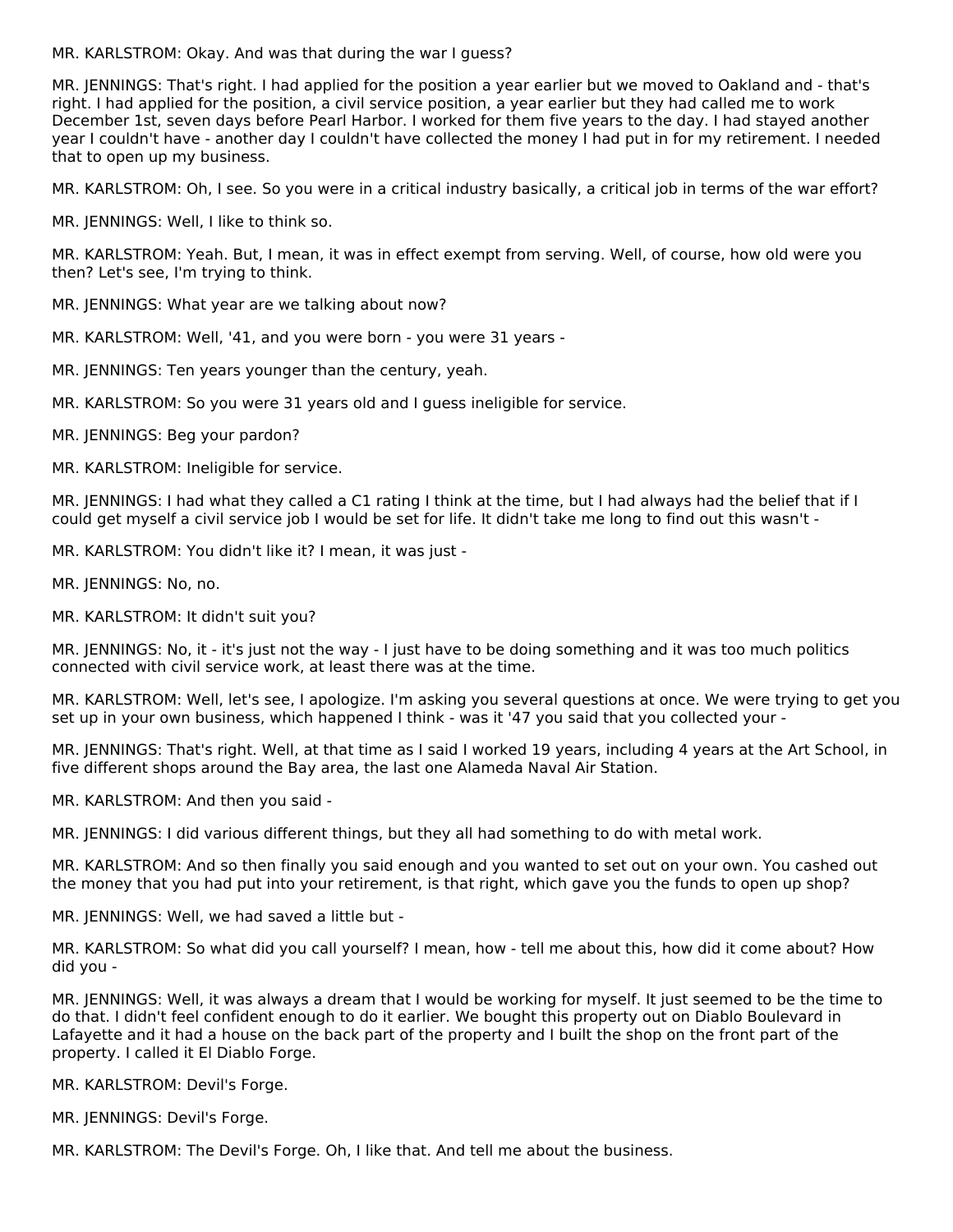MR. JENNINGS: The biggest part of the work was doing fireplace equipment, tools and fire screens. I did a lot of lighting fixtures along with gates, railings, grills. That pretty much covers it.

MR. KARLSTROM: And presumably you just advertised that you were, that this is what you did and this is what you would make available. Did you do work then, custom work? I was asking you earlier the question was, you know, what kinds of things did you make at the shop and you just described these, but was it pretty much custom work?

MR. JENNINGS: I didn't get that.

MR. KARLSTROM: Custom work, I mean did you do specialty order kind of -

MR. JENNINGS: Yes, that's right. Primarily I did - all of the work was custom work, yeah, yeah.

MR. KARLSTROM: And so your clients would come in and tell you what they wanted. So did you feel in some ways that this was a little bit of a creative collaboration? I mean, you had certainly -

MR. JENNINGS: Visually I put - I had some of my - I was able to use some of my creative ability, yes.

MR. KARLSTROM: Well, at what point then does it move into the area of some kind of expression? Earlier you were saying you didn't think -

MR. JENNINGS: Let me get back there a little bit.

MR. KARLSTROM: Okay.

MR. JENNINGS: I took on any job that came in the shop whether it was a lawnmower or a Deere tractor, I did anything, I was hungry, along with the decorative work. I always hoped that I could get to a point that I could say, turn these clients away and do that, the decorative work, but I never did reach that point.

MR. KARLSTROM: They were -

MR. JENNINGS: The repair work was usually more lucrative than the other work.

MR. KARLSTROM: So even up to the time that you moved, left the shop, you still - it was the basic functional jobs that paid the bills?

MR. JENNINGS: Uh-huh.

MR. KARLSTROM: And yet you -

MR. JENNINGS: I couldn't tell anybody no frankly. A friend would come in and they had some problem, whether it be a BBQ grill they needed that weekend or - I would stop everything and fix it up for them.

MR. KARLSTROM: That sounds pretty democratic. You're right, it doesn't sound, that doesn't sound like high art.

MR. JENNINGS: Well, I get a lot of satisfaction in taking a manufactured product and reinforcing it, making it better than it was originally I felt. It showed a weakness in it or it wouldn't have been in my shop. But my desire always was to do something more creative but I only got to that point when I moved to Sonoma.

MR. KARLSTROM: Okay. Well, let's - maybe we should talk about that. You - did you say it was in 1969 that you moved here, am I right on that?

MR. JENNINGS: We bought the property in 1969. It was just a pasture.

MR. KARLSTROM: And of course for the benefit of those who are reading the transcript of this interview this is where we're sitting right now, in the house that you built on this property. In other words this is - you moved exactly to this place when -

MR. JENNINGS: That's right.

MR. KARLSTROM: -- you came out here in '69.

MR. JENNINGS: We had a trailer, a 35 foot mobile trailer that we lived in for five years.

MR. KARLSTROM: And began working on this?

MR. JENNINGS: That's right. I started in 1970. I went to the county to get a permit and I told them I wanted to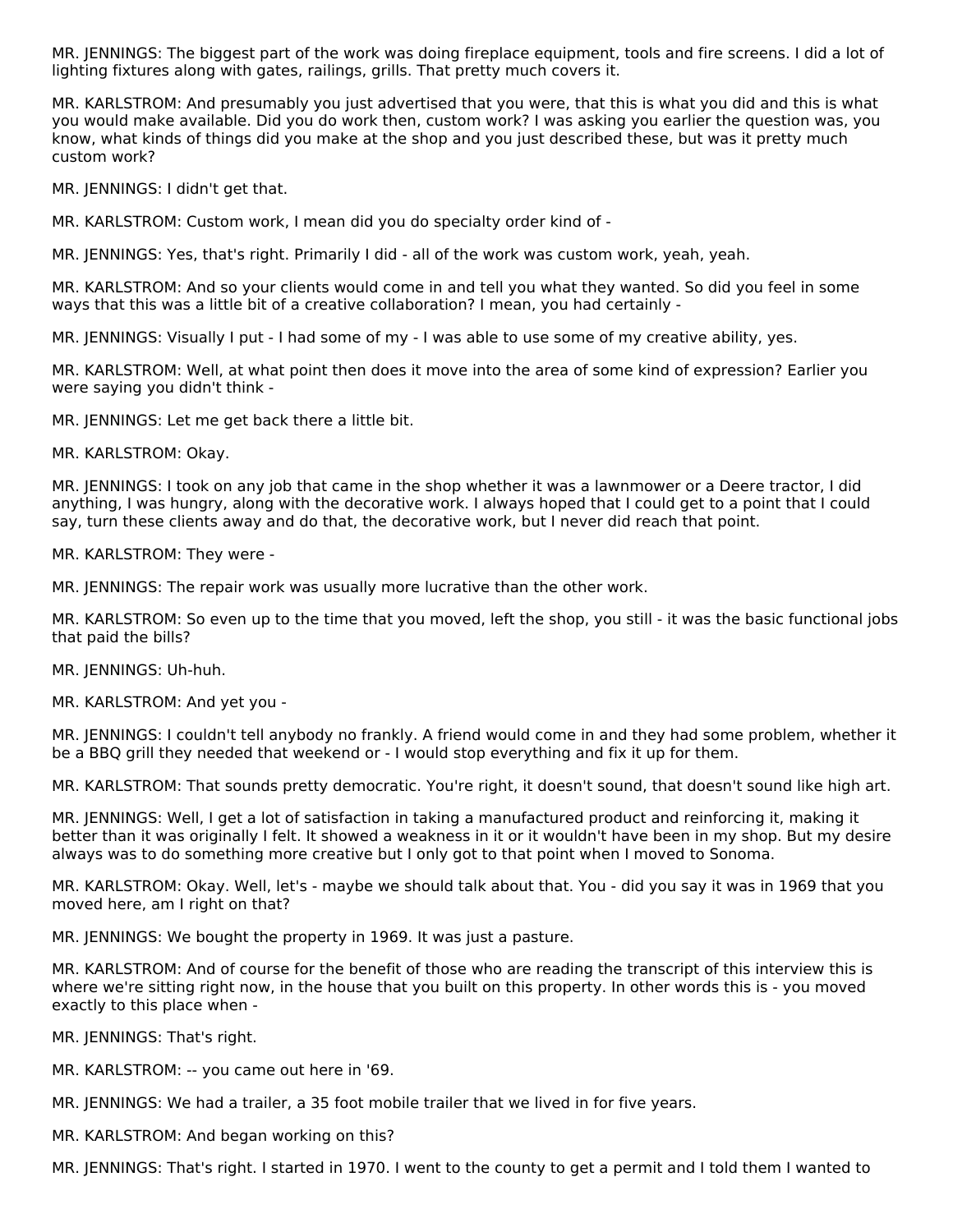move a trailer on the property to live in while I constructed it. Okay, we'll give you six months to have the trailer on the property. I told them at the time I wouldn't get started in six months. I might not have said it quite that blunt. I was tickled to death they gave me six months. So after six months I went back and they gave me an extension, I don't know how long but I think maybe a year, and I still wasn't very far along. The third time I went back they didn't want to give me an extension. I had taken some photographs of how far I had gone. I think if it wasn't for one member of the board - I think he was an architect and he was instrumental in getting another year's extension. I still was far from complete. The floors weren't - the tile wasn't in on the floors. It was just rough concrete. But I sold the trailer and moved into the house. The bathroom, you haven't been in there, but it was just a concrete tub. We didn't use it right away. But I worked pretty steady on it for quite a while, while we were still living in it.

MR. KARLSTROM: And how long did you end up staying in the trailer?

MR. JENNINGS: How long what?

MR. KARLSTROM: How long did you end up staying in the trailer?

MR. JENNINGS: We lived in there about five years.

MR. KARLSTROM: Five years, you said that, that's right. By which time this incredible place done enough to move into? You moved in -

MR. JENNINGS: Well, it had a roof over it and the walls were in, but it was from complete.

MR. KARLSTROM: Well, you know, my sense, you know, Carl, is that for all your protesting that you never really were able to in your earlier work to find an artistic expression, you don't view it as expressing yourself, that in fact at the very least this house then represents your great opportunity do that because there's no question that, and I want to talk about this further, that this house seems to embody just those very qualities that is a creative statement and -

MR. JENNINGS: Well, it's been said by a number of people that the like it the best of my work.

MR. KARLSTROM: Well, and so then I think that it would be really appropriate to, you know, to concentrate on this. If you'll pause just a moment I'll turn, put on another tape so that we don't have to interrupt while you're talking about the house.

[End side B, tape 1.]

MR. KARLSTROM: Archives of American Art, Smithsonian Institution, continuing an interview with C. Carl Jennings at his wonderful home here in Sonoma. It's December 20th. The interviewer is Paul Karlstrom. This is tape 2.

Carl, we were - we finally got you moved out here to Sonoma in 1969, to this very property, and we were beginning to talk about this terrific project of yours that you were finally able to turn to, and that is the building of - you had been doing custom work to one degree or another for many years for others and I view this as finally in a wonderful way being able to do a custom home for yourself and for your wife. I gather that that was very much a specific ambition of yours, that this is something that you really wanted to do and finally somehow had this opportunity. Is that right, is that a fair description?

MR. JENNINGS: Perfectly right. It's been a desire of mine to build my own home for a good many years. It was only after I - I think my health problems are the primary reason plus the fact that we couldn't, I didn't feel we could afford to do business in Lafayette at the time. So we made the move and bought in a Quonset hut for the shop and told some of our belongings. We moved into a trailer and designed a home. It's a round home, 50 foot in diameter, constructed from stone. I used a technique that Frank Lloyd Wright used, if you've ever been to Taliesin West near Scottsdale, Arizona. I'm not a stone mason and this technique seemed like something I could handle. You lay the stone in there both inside and outside and fill the center part with concrete, along with the reinforcement which has to be put in to make it earthquake proof and all.

#### MR. KARLSTROM: Is that rebar?

MR. JENNINGS: Absolutely, yeah. It looked like a birdcage before we started it, started actually putting in the rock. The roof is tile, Spanish tile roof. It's a material that - I like the natural materials and I like the permanency of tile. I put tile in my shop in Lafayette, which was adobe, so I continued to do that with the home.

The fireplace is the central part of the structure. It's chimney is a structural member that supports the radial arm of the rafters that come into the center and attach to the roof. The County of Sonoma required that I had to have an engineer okay my plans, which I did, and he told me what I had to do to bring it up to be a structurally sound home. Actually I put in things that he thought wasn't necessary to make it structurally sound. I put in some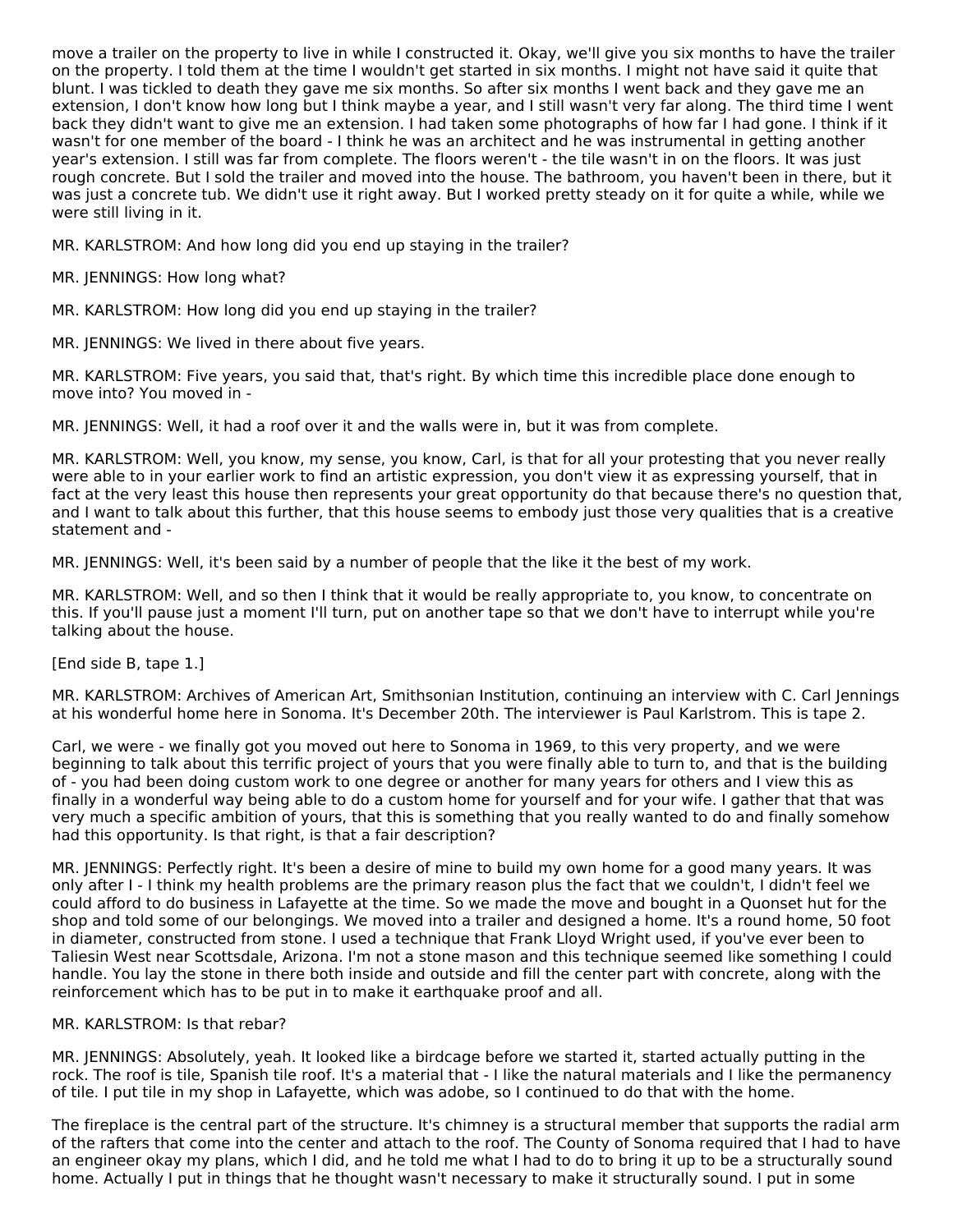posts around the fireplace and he said you don't need those. I'm pleased that I didn't have to but I didn't know whether I would have to with that span.

MR. KARLSTROM: You said that the roof is very, very heavy. What did you say it weighs per square?

MR. JENNINGS: It weighs 2,000 pounds per square. A square is 10 foot by 10 foot. So it's rather heavy as roofs go.

MR. KARLSTROM: You were telling me about these timbers, these rafters.

MR. JENNINGS: I specific a 6 by 10 timber. I had no idea where I would get it. I thought I might have to go to the mill to have them, you know, especially to the length and size. I was fortunate enough to pick up the timber, those 10 by 12 timbers, and there was a sawmill in town with a blade, a band saw - the blade was eight inches wide and they agreed to saw the timber down the middle, which gave me two 6 by 10 timbers.

MR. KARLSTROM: They came from Mirror [Mare?-ed.] Island did you say?

MR. JENNINGS: That's right. The timbers - only the [inaudible] could afford the quality. People at the sawmills were amazed at the knots in the wood. Most of them - I would have liked a little more character in them, there were a few knots here and there, but I had no choice in it.

MR. KARLSTROM: What were they used for do you suppose?

MR. JENNINGS: You got me. I don't know.

MR. KARLSTROM: Just surplus they had?

MR. JENNINGS: They were in some structure. You can see the nail holes in some of them up there.

MR. KARLSTROM: Yeah.

MR. JENNINGS: But I - the floors in the home are tile, ceramic tile floors. They're 6 by 12 tile, similar to what people use in their patio.

MR. KARLSTROM: And they're circular, they're laid in a circular manner radiating out from the fireplace and the central support.

MR. JENNINGS: I gave that a lot of thought. How could I lay them in the floor to give a pleasing effect and I ended up with this radial pattern.

MR. KARLSTROM: Did your wife consult with you on any of these decisions or did she -

MR. JENNINGS: Oh, yeah, we talked a lot of things over. Sometimes she would agree, sometimes she didn't. The floor has copper tubing in it for radiant heat. It circulates hot water in the floor, which I put in in the shop in Lafayette and it had to be, go into the home because there's nothing like the comfort you get, especially if sit on the tile floor and it can be rather damp and cool through your feet. If you have warm feet it goes a long way, through your whole body. Radiant heat, the temperature doesn't change much on the floor and in the ceiling because it doesn't have to be circulated with a blower like most traditional furnaces do.

#### MR. KARLSTROM: This is an amazing fireplace. Your own design?

MR. JENNINGS: The reason it was a fireplace, I had a hood on it, but a fireplace is not a very functional piece of heating equipment. To heat, get any heat out of it, you have to suck in some cold air from the outside in order for the fireplace to burn and most of the heat goes up the flue. The chimney is an 18 inch diameter, which is a rather large flue. That's one of the things that the engineer specific. No problem for Santa Claus to come down. But it also sucks a lot of the heat from the fireplace up the flue.

So I decided I would have to put in a stove that you can have some control over the burning of the fuel, which is wood. Most of the material I use is a eucalyptus wood, which is a very satisfactory material to burn in the fireplace, very fast growing compared to oak or most other woods. You can get a pretty good sized eucalyptus tree in five, six years. But it's a very satisfactory wood. It burns fairly clean, puts out a lot of heat.

MR. KARLSTROM: Now is this your own design?

MR. JENNINGS: The stove is my own design.

MR. KARLSTROM: You fabricated it?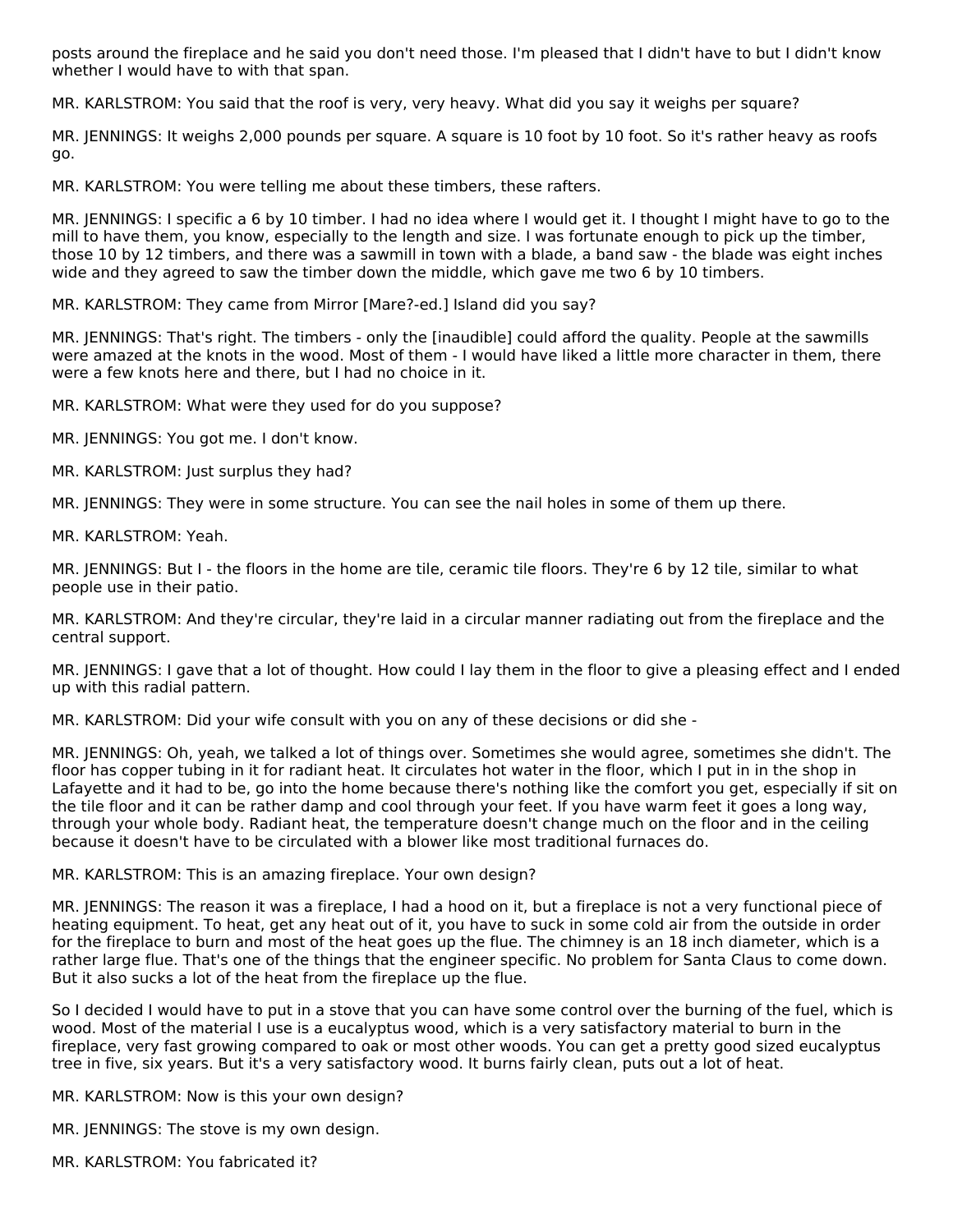MR. JENNINGS: Yes.

MR. KARLSTROM: Because it's really quite spectacular. It's big.

MR. JENNINGS: A copper is a very - it radiates a lot of heat and I decided I wanted it to be copper -

MR. KARLSTROM: And it's nicely decorative.

MR. JENNINGS: -- along with the fire unit, stove itself it steel, steel plate, with an air space between the stove itself and the copper on the outside. It's pretty functional. I didn't start a fire in it today, I should have just for -

MR. KARLSTROM: For the atmosphere.

MR. JENNINGS: -- appearance sake. I just love to sit and -

MR. KARLSTROM: Well, it's nicely decorate too. I mean, this is a case where you bring your decorative instincts and interests.

MR. JENNINGS: That's called reprozza. It's working your metal from the back and turning it over, reprozza, which I do some of that sort of work in my vessels that I make.

MR. KARLSTROM: And then here, here we have -

MR. JENNINGS: A friend of mine made that.

MR. KARLSTROM: Really?

MR. JENNINGS: Yeah

MR. KARLSTROM: It's quite nice. This is -

MR. JENNINGS: Yeah, it's a skewer or a fork, whatever. If you're BBQ'ing large pieces of meat you can -

MR. KARLSTROM: So this is clearly a friend who is a metal smith?

MR. JENNINGS: That's right. He works in Indiana for another friend of mine.

MR. KARLSTROM: In fact this is something that we'll save for a few minutes because I do want to ask you about shall we say a fraternity or a community of metal smiths. But first we should say a little bit more about this - or I would like to ask a few more questions about the house itself. Do you feel that it's done? Are you still, is it still -

MR. JENNINGS: It will never be done.

MR. KARLSTROM: It will never be done. What kinds of things - I mean, it looks done to me. What kinds of -

MR. JENNINGS: Well, I have a design for two stained glass windows, one over the bathroom and one over the bedroom. They are still - they've been in the planning stage for some time. I have a few lighting switch plates to go on around. But I'm always coming up with some thing I want to do.

MR. KARLSTROM: I'm sure there are refinements, refinements. There are circular windows. Everything is arched or a semi-circle all the way around, which really opens up the structure even though it's made of stone. These windows really are quite dominant and let a lot of light in and presumably the work on the glass windows themselves is your own.

MR. JENNINGS: Oh, yes. I designed the windows and the arch, the arch shape for structural purposes, plus I like circular things.

MR. KARLSTROM: I guess so. The house is circular.

MR. JENNINGS: Yeah. I spent a winter pretty much, at least the winter working on the windows and doors for the structure.

MR. KARLSTROM: Did you have much assistance, certainly with some aspects of construction?

MR. JENNINGS: Oh, my son helped me occasionally and I did hire a man to help me pour the concrete floor, also a young man to help me put in the partition, the wooden partitions, and put on the roof, the sheeting on the roof. He was a husky man and he came in very - some of those - those 2 by 10's I bought at the same place were 22 foot long. I would have had a big job just letting the end up it get it on the roof. No problem for him. He was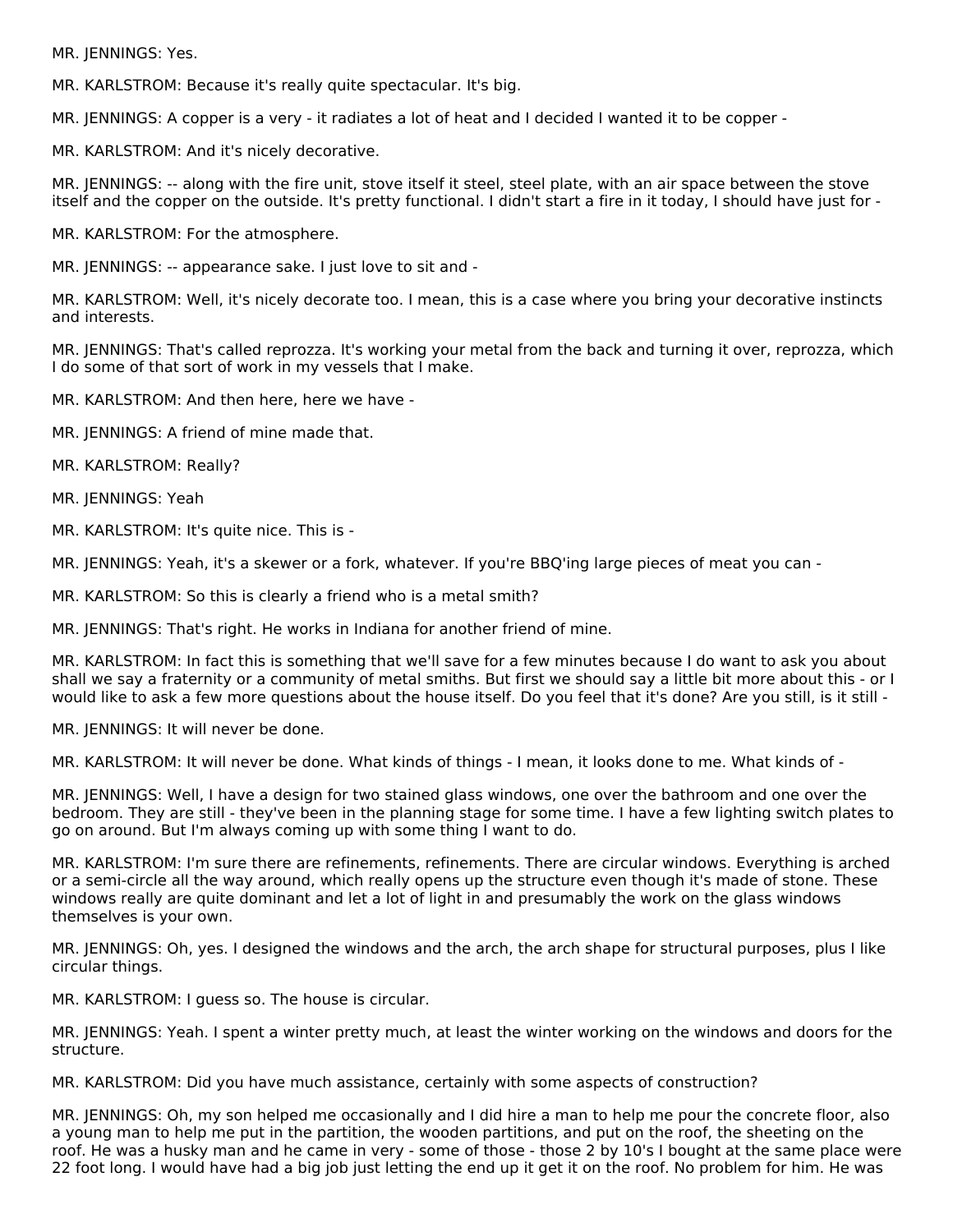going to do, help me on the construction of it, but I soon found out that - I took over the sawing of the timber and he would give me the measurements, which worked out very nicely on the sheeting. He would give me the detail and I would saw them.

MR. KARLSTROM: Well, what about this? Let's take a look at some of the other elements within the house, furnishings and so forth. You have that lamp, that must be your work as well, right, the lamp over by the chair where you were sitting. Is this the case with most of the decor?

MR. JENNINGS: All the iron, I did all the iron in the place. I didn't do that piece right up there. That was done by a very dear friend of mine who lives up near Seattle, but all the iron that went into the place I did. This lamp here, I needed a lamp but I also - the National Metal Museum [National Ornamental Metal Museum] in Memphis gave me a one person show back in 1988. I believe it was '88, '88 or '90. I needed things for the exhibition. That was one piece that I made. I made a number of other pieces but -

MR. KARLSTROM: Some of those are -

MR. JENNINGS: Some of those were seamless hollow forms back there. They asked me in January and the show was from September to November. I worked all during that time, from January to August making projects for the exhibition.

MR. KARLSTROM: Where is that now, it's in Memphis did you say?

MR. JENNINGS: The National Metal Museum in Memphis.

MR. KARLSTROM: Well, you know, by this time and with an exhibition like that clearly you had to acknowledge that some people were thinking of your work as having some artistic quality.

MR. JENNINGS: Well, I had been awarded a few awards and that might have had something to do with it.

MR. KARLSTROM: What about the possible inspirations for this house in terms of models for it? It reminds, it could remind one of perhaps certainly an Indian structure.

MR. JENNINGS: I'm afraid I can't associate with that that much. I do have a friend, he's a woodworker, Esplanay, over in, he lives over in Bolinas, a very fine woodworker, he lives in a round house that he built. I kind of think that might have been my inspiration.

MR. KARLSTROM: What's his name?

MR. JENNINGS: Esplanay. His name is Carpenter [Arthur Espenet Carpenter].

MR. KARLSTROM: Carpenter?

MR. JENNINGS: A woodworker. He built a round house, a little larger than mine. He has a kitchen right in the middle. But he's one of the top woodworkers around the country.

MR. KARLSTROM: And speaking of woodwork as you mentioned that you're good friends with Sam Maloof, you were talking about him -

MR. JENNINGS: Yes.

MR. KARLSTROM: -- a little earlier. How did you - how did you come together, how did you meet these people? You've met some pretty interesting -

MR. JENNINGS: I participated in a number of craft shows around the country, not - yeah, some of them traveled around the country, but primarily around the Bay area. But a lady by the name of Adora Moore put on the design shows in Pasadena.

MR. KARLSTROM: Right, that's right.

MR. JENNINGS: And I was invited through a very dear friend of mine who is a jeweler to participate in this through her. She was a jeweler down there and she relayed this information to Adora Moore and she invited me to participate in the Design 11 show. It was the only one that they had in the Pasadena Museum. You're familiar with it I'm sure. That door here was the only window on Colorado Avenue in the Pasadena Museum. It's practically windowless, the museum is, and the only window that faces Colorado Boulevard. If you've ever seen the Pasadena Rose Parade usually they have one of the TV cameras right across the street from the Pasadena Museum and this window was set in that for the Design 11 show along with a number of other pieces of mine.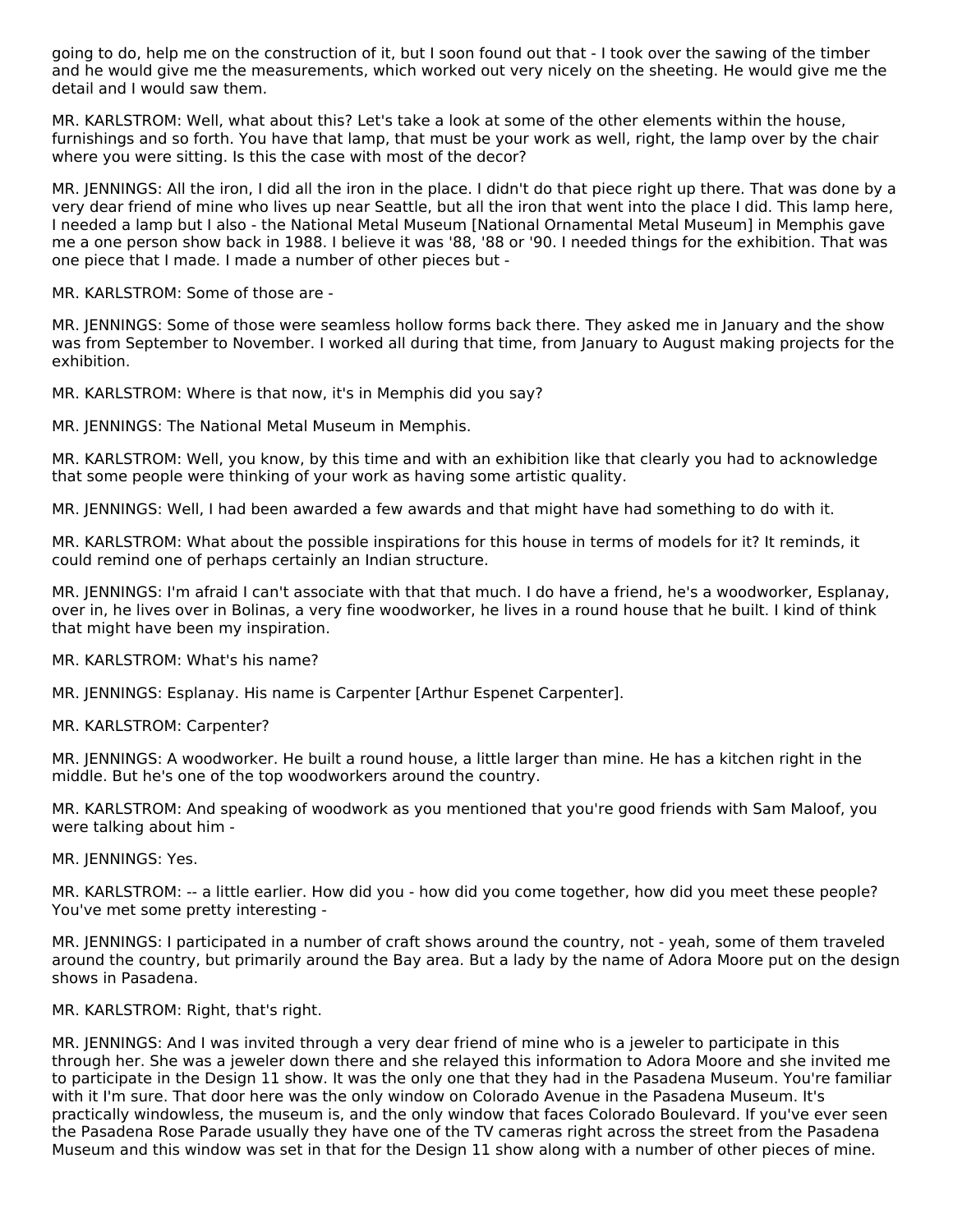MR. KARLSTROM: Now that window, that big window?

MR. JENNINGS: Yeah.

MR. KARLSTROM: One of the windows of your house?

MR. JENNINGS: Yeah, before we -

MR. KARLSTROM: Before it was installed?

MR. JENNINGS: -- installed it. I had to go down there and replace a number of windows, the glasses in it.

MR. KARLSTROM: Was that in the early 70's then?

MR. JENNINGS: 60's. I have the Design 11 book over there if you want specifics, but I'm not sure.

MR. KARLSTROM: That's interesting. So -

MR. JENNINGS: But Sam has exhibited his work in these for a good many years. I actually met Sam through another friend of mine who is a wood turner, a fellow by the name of Bob Stocksdale.

MR. KARLSTROM: Stocksdale.

MR. JENNINGS: He lives in Berkeley. They're very good friends, Bob and Kay Sakimachi who is a fiber artist, a good friend of Sam and Frieda Maloof. But he had seen my work down there and we got together out of that. In fact that book has one of my pieces in it. It's in one of the rooms there, one of my pieces similar to it. We've seen each other a number of times since.

MR. KARLSTROM: So you visit and back and forth. Have the Maloofs been up here?

MR. JENNINGS: They've been up here more times than I've gotten down there I'm afraid, but we have visited them, in fact I guess only once. Yeah. We haven't gone down there more than once, have we, kiddo?

MRS. JENNINGS: I didn't hear you.

MR. JENNINGS: Have we visited Sam and Frieda more than once? I don't think so. But they've been at our place a number of times along with Bob and Kay. They come and visit them quite frequently.

MR. KARLSTROM: Now who was this other fellow? Tell me one more time this friend of yours, the carpenter.

MR. JENNINGS: He goes by the name of Espanay.

MR. KARLSTROM: Espanay.

MR. JENNINGS: But his name is -

MR. KARLSTROM: How do you spell Espanay?

MR. JENNINGS: His name is Carpenter and he has his studio in Bolinas. You go into Bolinas and you go right by his place. In fact you turn off of Highway 1.

MR. KARLSTROM: Now he has a round house that -

MR. JENNINGS: Right.

MR. KARLSTROM: -- may be one of the inspirations for you.

MR. JENNINGS: He also has a round display facility that he displays his furnishings. He does quite a lot of furniture work.

MR. KARLSTROM: It seems to me that this area, I guess the West in general but certainly the Bay area has an awful lot of this kind of activity going on -

MR. JENNINGS: Oh, they do.

MR. KARLSTROM: -- crafts and -

MR. JENNINGS: Not only - all kinds of crafts. It - ceramics, I think if I hadn't been an ironworker I would have liked to have been a ceramic person.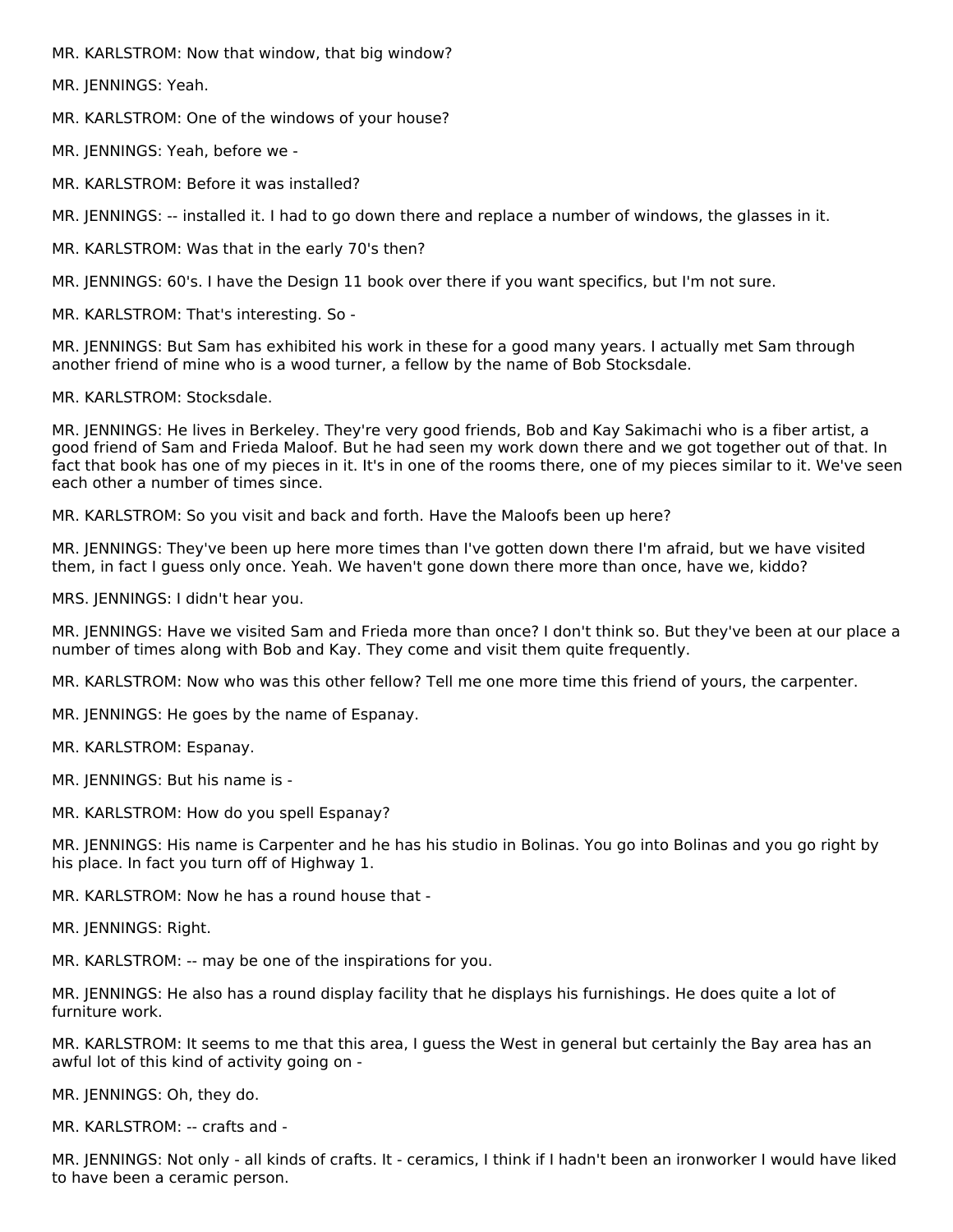MR. KARLSTROM: Really?

MR. JENNINGS: I assisted the ceramic instructor one summer at the art school.

MR. KARLSTROM: Did you? Do you remember who that was?

MR. JENNINGS: Yeah. Do you remember the instructor that was teaching? Have you been around the Bay area very long?

MR. KARLSTROM: Well, about 20 years.

MR. JENNINGS: He operated a facility in Berkeley. He fired work for other people but he also did ceramic work, making - he did molds for Bufano. I know he had a figure that he sold multiples of and this -

MR. KARLSTROM: Oh, well, if you think of it later. No problem.

MR. JENNINGS: But he had operated - California Fans, that's what it is.

MR. KARLSTROM: Oh, yeah.

MR. JENNINGS: It was just a block over from University Avenue, right - Santa Fe went right along his facility there. He taught there that summer and he couldn't be there the full time and I would take over and start the class and help me, whatever he needed to do.

MR. KARLSTROM: Well, did you - you mentioned Bufano, did you ever met him? Did you know -

MR. JENNINGS: I have.

MR. KARLSTROM: Did you?

MR. JENNINGS: Yeah. He participated in some of the crafts shows. I know in the Walnut Creek Art Festival he brought one of his sculptures over there and I demonstrated there at that particular time. I ran into him over at Moore's Restaurant once. You know the story about that, his mural that's in there?

MR. KARLSTROM: No, tell me about that.

MR. JENNINGS: He did - he agreed to paint these - or not murals. They're mosaics for the Moore's Restaurant in exchange for his meals there for the rest of his life. I met him in there once. We went in there quite frequently because it's a cafeteria style restaurant and we were in San Francisco. Once we met him. It was after we had met at the Walnut Creek Art Festival.

MR. KARLSTROM: Now where was Moore's Restaurnat or where is it?

MR. JENNINGS: It's not there anymore. It's where the cable car turns around there at Market Street. What is that conjunction -

MR. KARLSTROM: [Inaudible.]

MR. JENNINGS: Yeah, I thought it was [inaudible] but it come down from the Saint Francis area and turns around.

MR. KARLSTROM: Do you know, Carl -

MR. JENNINGS: It just up about two doors there on [inaudible] Street.

MR. KARLSTROM: You know, it sounds to me as you talk that over the years you've actually had quite a bit of contact, some friendships with people involved in various aspects of the arts.

MR. JENNINGS: Well, the art school had employed a number of - Buvano taught there once. A funny story happened that Mrs. Meyer would tell about him. He had agreed to teach a summer session in there, and she contacted the artist usually a couple of weeks before the summer start. Buvano was in China. He had forgotten all about it.

MR. KARLSTROM: So he never showed up?

MR. JENNINGS: I can imagine why, because he was all involved in his creative processes.

MR. KARLSTROM: That's funny. Did you keep up with Bufano at all? I mean -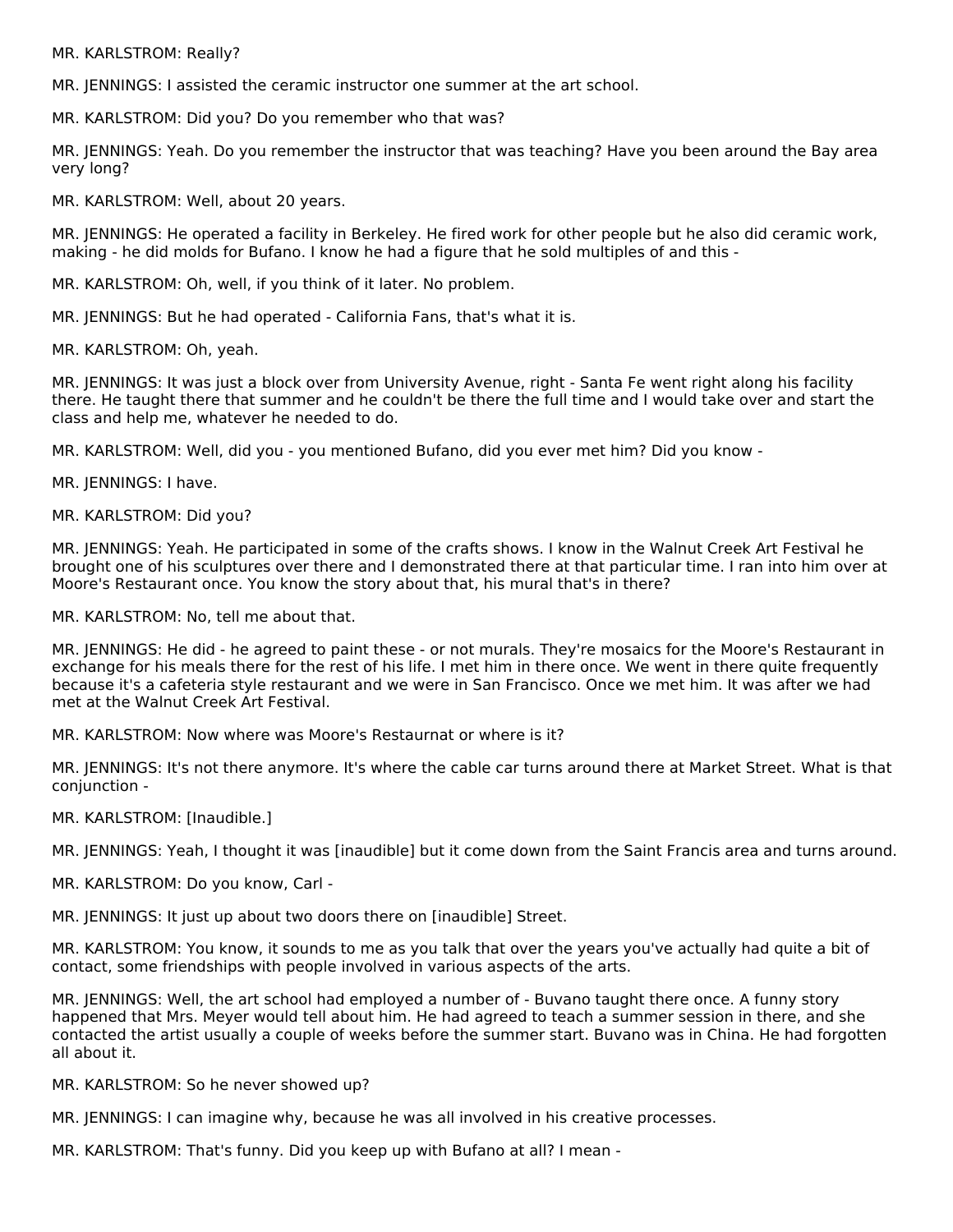MR. JENNINGS: No, no. I would like to think I did.

MR. KARLSTROM: But you didn't -

MR. JENNINGS: He was acquaintance. He wouldn't recognize me from Adam.

MR. KARLSTROM: Did you ever visit his studio?

MR. JENNINGS: I never did. I never just had never enough to go in there to tell you the truth.

MR. KARLSTROM: Well, why is that, just -

MR. JENNINGS: Oh, I just didn't feel that I - he's such way up here and I'm right down here. He's recognized worldwide for his artwork.

[End side A, tape 2.]

MR. KARLSTROM: Continuing the interview with Carl Jennings on December 20, 1994. This is tape 2, side B.

You were talking, Carl, we were talking about some of the interesting people that you have known. Whether or not you thought of yourself as an artist, nonetheless you did have occasion to interact with a number of people that we do consider artists, including craftspeople that maybe at one time were thought as crafts, in the crafts, but not necessarily the area of art. Well, as you know that whole notion is being reexamined anyway. We're not quite so absolute about these divisions between, you know, making things and if they're too functional then, well, it's craft, or making useless things and because it's useless it gets to be fine art. So that distinction isn't quite as strongly applied now. I think that - my guess is people now would certainly think of you and some of the things that you have made as certainly within the crafts movement but, you know, very much works of art, or that the - your impetus, your motivation certainly to a certain degree, has been towards an artistic expression.

But at any rate, you know, we can return a little bit to that whole idea of craft and art and what's the difference, is there any, but for sure in terms of some of the people that you've become friendly with or gotten to know over the last few decades like Sam Maloof, definitely being viewed as artists. I would like to talk a little bit more about that group, but before doing so you, before we turned the tape over you mentioned Harry Dixon as being especially influential on you. I wondered if you would expand on that, just how so. I know he was your teacher.

MR. JENNINGS: Harry Dixon was one of my copper smithing instructors at Arts and Crafts. He was the younger brother of Maynard Dixon, the mural artist. He lived in the Montgomery Block in San Francisco. Any artist that has run in front of the Transamerica Building they knew the Montgomery block.

MR. KARLSTROM: Yeah, they called it the monkey block.

MR. JENNINGS: That's right. It was a two story structure. It took over the whole block. The artists, writers or whatever, a lot of them lived there. It was quite a community, the monkey block. At the time that Harry was teaching at the art school he had a space that he rented from Dirk Van Erp who in recent years has really gained a great deal of stature for his art and craft type copper work that he did in the teens, and 20's, and 30's when I knew him in the mid 30's, the early 30's.

#### MR. KARLSTROM: So you did know him?

MR. JENNINGS: I met him - Harry would take a class over there and I had occasion to go over and meet Harry at Dirk Van Erp's shop. It was up on Gary Street. But Harry had had a shop of his own in San Francisco at one time, but at this time he was working out of Dirk Van Erp's shop and I had occasion to visit him over there, to go to his home, his room at the Montgomery Block. Through him I did meet a few craft people.

MR. KARLSTROM: This was in the 30's now you are saying?

MR. JENNINGS: That's right, during - between '31 and '34, when I went to Arts and Crafts.

MR. KARLSTROM: While you were studying. Well, what did you think of Dirk Van Erp?

MR. JENNINGS: Well, I -

MR. KARLSTROM: It must have been interesting for you to see somebody working in that way, to meet these kind of people. Did it suggest a direction, a possible direction for you? Did this reinforce your interest in the more decorative side of work?

MR. JENNINGS: His work was the sort of thing that they were doing then. That's very true. Harry was similar. But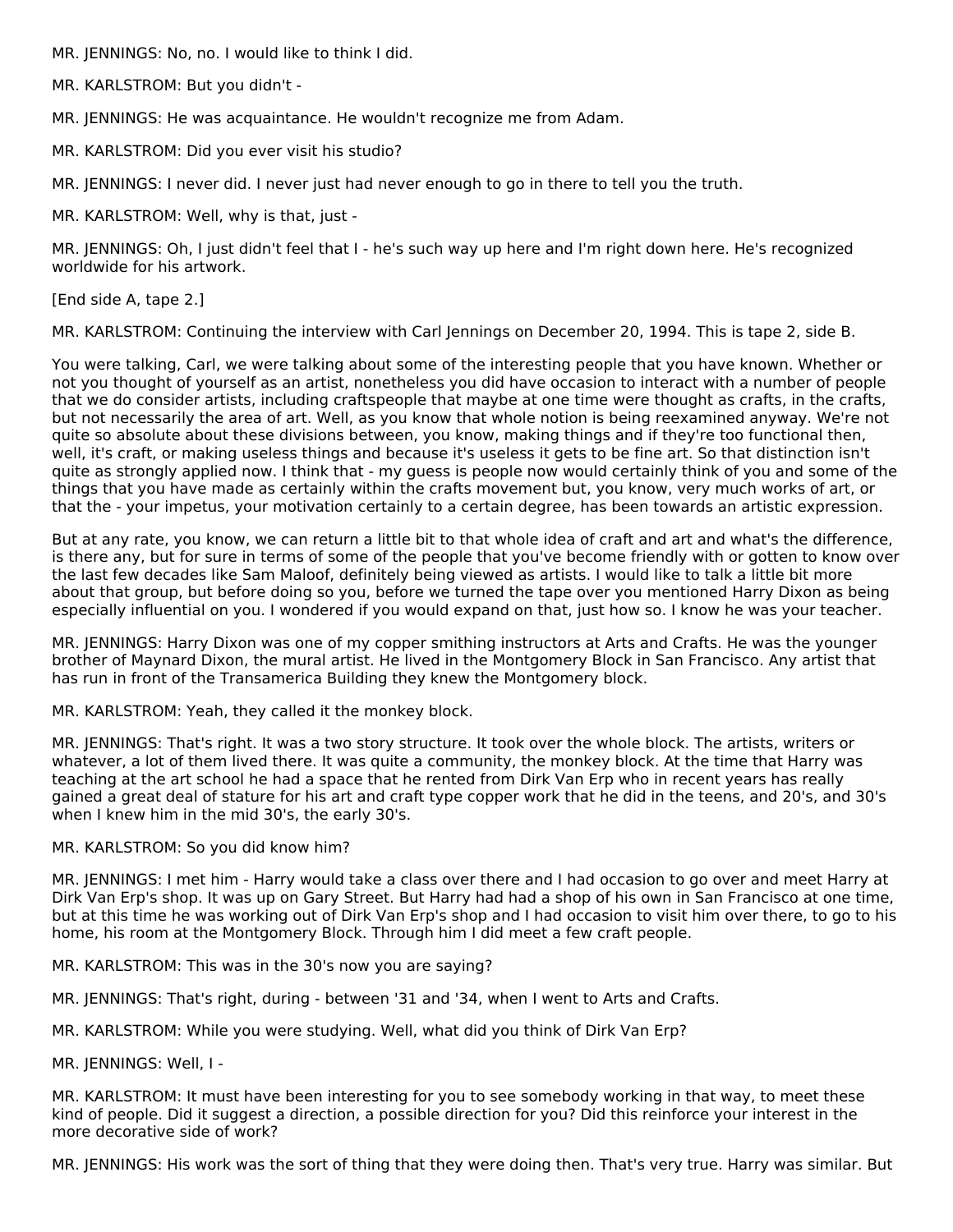Harry was starting to get, branching out and doing things that were a little more simplified in the later years of Arts and Crafts, back to the time that I knew Harry. My first art and craft instructor, a fellow by name of Herman Steinbrun.

MR. KARLSTROM: Steinbeger?

MR. JENNINGS: Herman Steinbrun.

MR. KARLSTROM: Steinbrun.

MR. JENNINGS: Steinbrun. He did that tea kettle up on top of the -

MR. KARLSTROM: Oh, over there to the right. He came before Harry Dixon?

MR. JENNINGS: Yes. He did a little different, took a little different approach. He did portraits of people in a repose. I know, I remember one that he did of his brother in his studio near the Stanford campus. A very attractive little place with his home next door. Very nicely done, nicely landscaped place, their home.

MR. KARLSTROM: What was it about the work of some of these people that you met at that time that interested you?

MR. JENNINGS: Well, it -

MR. KARLSTROM: Or maybe had an influence perhaps.

MR. JENNINGS: Copper smithing was new to me actually. Anything in art copper, I would like to think of it was art copper, but it was intriguing. I never gave it much of a thought until I went to art school, though. I didn't have any other choice. I used to have a little argument with Mrs. Meyer. Every time I registered for a class she wanted to get me into the bookbinding, or the weaving, or - no, I want to take some more metal. She couldn't -

MR. KARLSTROM: What was her name?

MR. JENNINGS: Letitia Meyer.

MR. KARLSTROM: Letitia Meyer?

MR. JENNINGS: Yes. That's right. She was - Babs had the same thing, the same name, his daughter.

MR. KARLSTROM: This is -

MR. JENNINGS: But she ran the registrar.

MR. KARLSTROM: That's M-a-r?

MR. JENNINGS: Meyer, M-a-y-e-r.

MRS. JENNINGS: M-e-y-e-r.

MR. KARLSTROM: Meyer. M-e-y-e-r, okay. Thanks, because that means the transcriber now can spell the name.

MR. JENNINGS: Meyer. He was like a father to me. As I say I worked there and I had had a little experience with, probably getting off of your subject, working with metal. He was a collector.

MR. KARLSTROM: Oh. Collecting?

MR. JENNINGS: A lot of it was junk.

MR. KARLSTROM: Yeah. But he was interested in -

MR. JENNINGS: Every junk collector in the Bay area knows Freddie Meyer. If they had something they wanted to get rid of they would go and see him. He would usually buy it. I got away with a lot with him that some of the students who were a little younger than me, not much - I was 21 when I started there. So he placed a lot of credence in what I said. He collected the scrap copper and brass and of course silver from the shop, metal shop. He would collect them in five gallon square tin cans and he always had the idea that he was going to sell them to junk but he never did as long as I knew him. They always went back in the room, on the floor, the basement of Treadwell Hall. He would have these students sitting around segregating the brass, the copper, the aluminum and other things. Once in a while he would come to something he didn't know whether it was brass or copper. "Got get Carl." He thought I knew. I had to go to ask Elizabeth myself. I'm color blind. I couldn't pass the color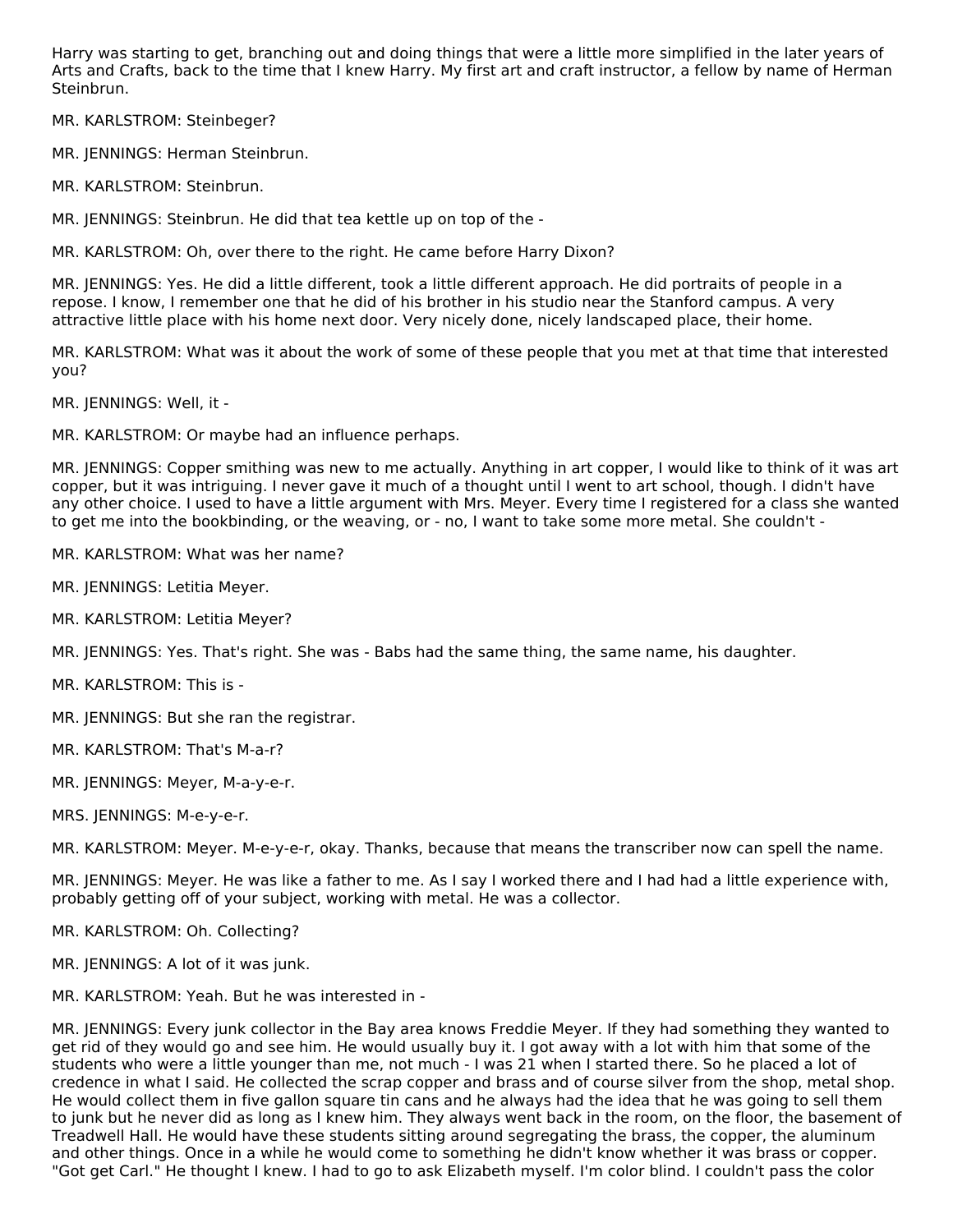test at the Naval Air Station.

MR. KARLSTROM: Are you really? You're color blind? No. Is that right?

MR. JENNINGS: Well, I still have problems with the brasses and coppers when they're oxidized a little bit. But he - I had a special niche and he gave me one of the - it was the Guild Building. It had the auditorium in it and a few classes and then a classroom and a few class - yeah, that's what I said, a few classrooms in it.

MR. KARLSTROM: Tell me his name again, Mr. Meyer.

MR. JENNINGS: Frederic Meyer.

MR. KARLSTROM: Okay, good, I've got it, Frederic. I thought you called him Eddie or something.

MR. JENNINGS: He was a typical German, goatee, beard.

MR. KARLSTROM: Now Letitia was his wife?

MR. JENNINGS: Wife.

MR. KARLSTROM: And they basically ran the -

MR. JENNINGS: The three of them, and their daughter. Babs they called her.

MR. KARLSTROM: Okay. That's interesting. Again what - you've now mentioned really a number of names of people and some of the names are fairly familiar, pretty well known. These are individuals you began to meet fairly early on and then over the years you've met more, participated in crafts fairs and so forth. How would you describe the kind of community? Would you say that there's a kind of community that you participate in or have come to be part of that is made up of people in the crafts, people working in metal or working in other materials as well? I mean, do you have that sense of a kind of family?

MR. JENNINGS: Oh, I think it's a very strong bond between craft people. It's usually - craft and art there's always a debate which is craft and which is art, but particularly craft people I know that more than the other field. But, oh, yeah, there's a strong guild like relationship between craft people, one another, yes. The monkey block there, it was very strong.

MR. KARLSTROM: Was it?

MR. JENNINGS: It was just one big happy family.

MR. KARLSTROM: And a number of them were crafts people?

MR. JENNINGS: Yes, and they had dock print parties there. I'm trying to think of one very well known woman. She later moved up to Mendocino. But, yes, there is a relationship, a very strong relationship between craft people. There has been as far as I've been, as long as I've been involved with it and still is.

MR. KARLSTROM: Do you - are there meetings? For instance the metal smiths there's an organization, right?

MR. JENNINGS: Oh, yes.

MR. KARLSTROM: Because I think our director, Richard Watenmaker, is a member of that organization as well.

MR. JENNINGS: Yes, we - I was one of the founders of the California Blacksmith Association. We have around 425 members.

#### MR. KARLSTROM: Wow, that many?

MR. JENNINGS: The international organization, ABANA, you might have heard of it, Artists Blacksmith Association of North America, they're international. We have biennial affairs, four years. No, it was only two years ago this summer. We had it down in San Luis Obispo, at Cal Poly. This year it was in St. Louis, at the Washington University in St. Louis. The next one will be in New York State. The one they're planning I found out on my visit to Santa Fe they're planning, starting out the new century with the conference being in Santa Fe.

MR. KARLSTROM: How often do they have these conferences?

MR. JENNINGS: Every other year.

MR. KARLSTROM: Every other year. And you've -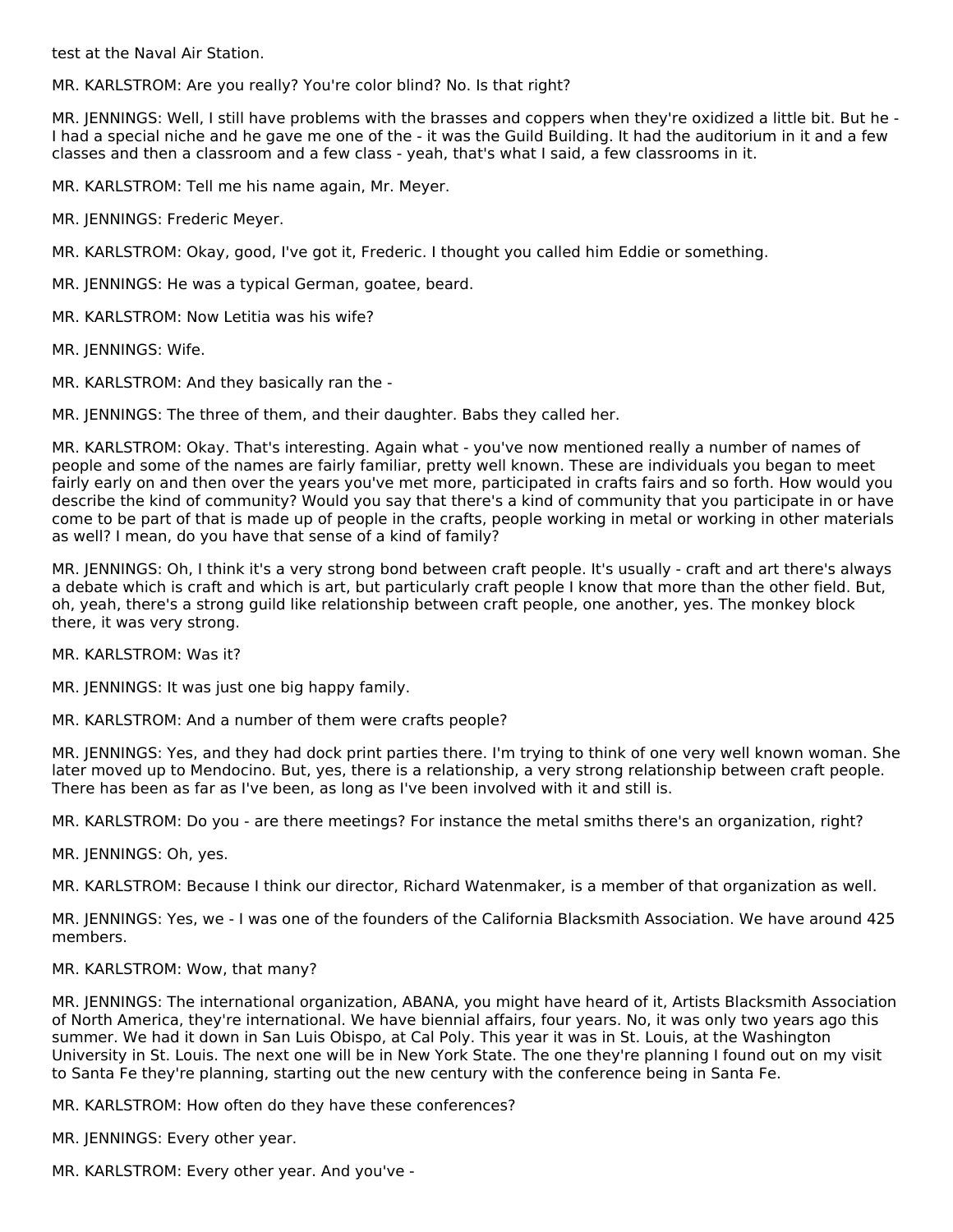MR. JENNINGS: I've gone to four or five of them. That first one I went to we, CBA, California Blacksmith Association with ABANA had it at Santa Cruz.

MR. KARLSTROM: When was that founded, the CBA? You said you were one of the -

MR. JENNINGS: 1977.

MR. KARLSTROM: You were one of the founders?

MR. JENNINGS: Yeah.

MR. KARLSTROM: And so when these groups get together - did you say that the ABANA is called Artists Blacksmith Association -

MR. JENNINGS: Association of North America.

MR. KARLSTROM: Well, see, that's interesting.

MR. JENNINGS: I had nothing to do with the name of it.

MR. KARLSTROM: What do you think about the artists -

MR. JENNINGS: They call it ABANA, A-B-A-N-A.

MR. KARLSTROM: What about, though, the artist part of that, artists, blacksmith? What do you think of that?

MR. JENNINGS: These, both of these organizations are I would say - CBA it's 95 percent weekend smiths. ABANA may be a little bit more. A very small proportion of them are professional. Of course they run the organization, the amateur end of it, which is very disappointing to me in a lot of respects, but they've done a remarkable thing for the rebirth of the craft of working iron. It's just phenomenal what has happened to iron since 1970. I have a magazine put out by the American Craft Conference, 1970, where they had a get together of some of the sculptors, craft people that were working in gold, and silver, and even bronze and copper when the price of these materials kind of went up at that time. They were looking for another material to work, so they had a meeting at Carbondale, Southern Illinois University in Carbondale, which happens to be 18 miles west of my hometown of Marion.

MR. KARLSTROM: Full circle.

MR. JENNINGS: I wouldn't participate in it. I didn't know it was going on. In 1935 I would say, the depression, the working of iron practically disappeared until this time, 1970 in California and I didn't know until this article came out in American Craft magazine that something was happening back there. A fellow by the name of Alex Bealer.

#### MR. KARLSTROM: Bealer.

MR. JENNINGS: He was an advertising man and he took up blacksmithing as a hobby and he wrote a book on it. That was - in fact they have what they call a Bealer award that they gave me in 1988. It was kind of instrumental in getting the craft, rebirth of the craft going. He participated in this meeting they had there in Carbondale, a fellow by the name of Brett Kington. You've probably heard of him. He's head of the metals there at the Southern Illinois University. Then after that they had other meetings and formed ABANA. Georgia actually it started a little later, around 1974 or something like that.

MR. KARLSTROM: But this is quite a different phenomenon I suppose than this trade that your grandfather and father were practicing. I mean, this is a far, far different -

MR. JENNINGS: Well, as I say, all of these smiths strive to do creative work. A lot of them of course failed, but I think - but the amateurs don't - they call their work craft and the artists, the ones that do exhibition quality work, we like to them think of them as an art expression.

MR. KARLSTROM: Sure. Well, in wood certainly Sam Maloof would qualify. He's not a furniture maker. He would definitely be called an artist. The same thing in metal I gather from what you're saying that - who are some of the major figures in the metal field besides -

MR. JENNINGS: Well, my friend Tom Joyce, I think he's one of the top. I might be prejudiced.

MR. KARLSTROM: You mentioned him earlier I think, didn't you? I think you mentioned him earlier. Tom Joyce, where is he?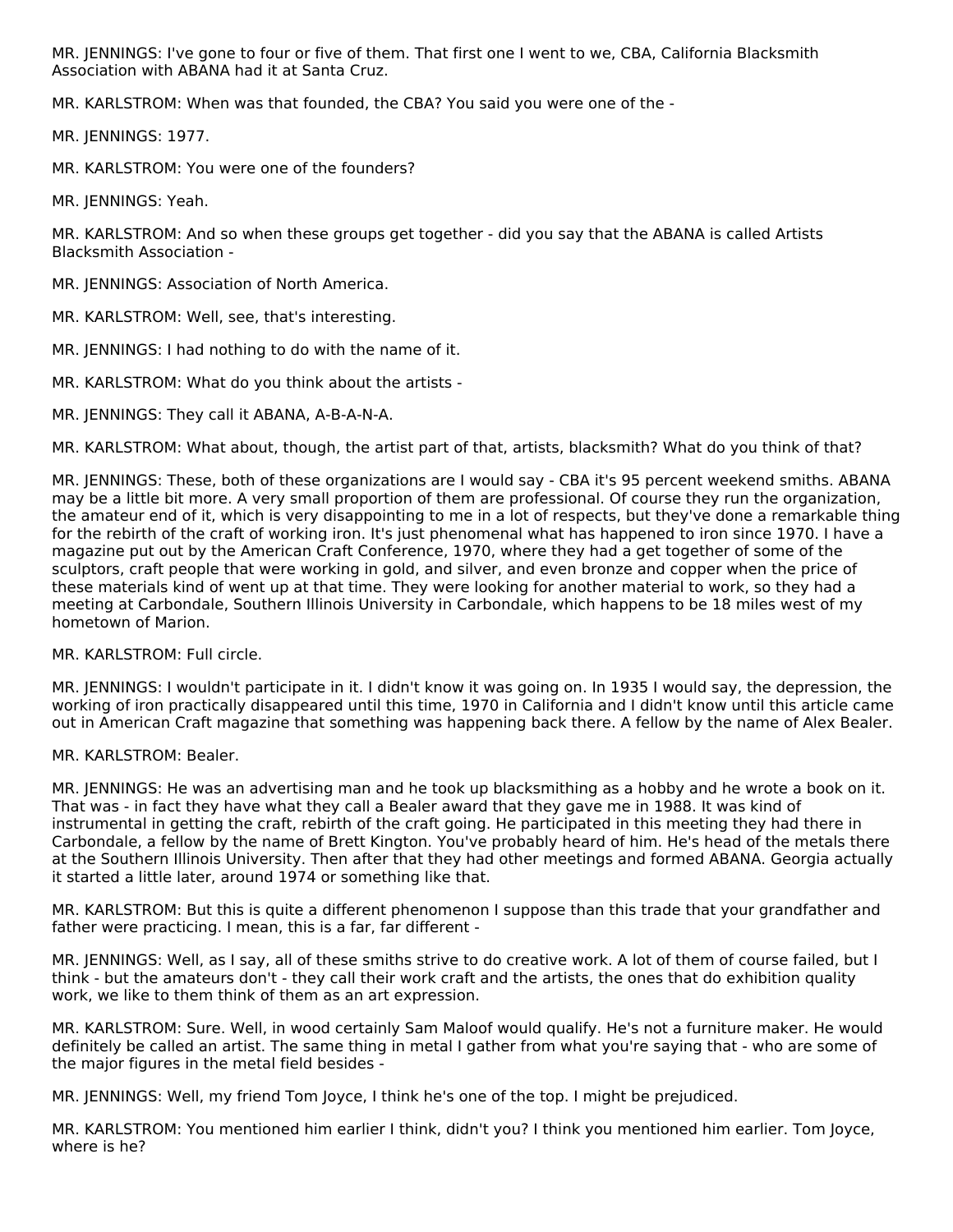MR. JENNINGS: He lives in Santa Fe. I stayed with him when I visited there. He built their house and shop. It's in this, also in this book and it features Sam Maloof. It has a hand in the name of the book but it's artist's homes is what it deals with. It just came out.

MR. KARLSTROM: And these are all kinds of artists presumably not just people involved in the crafts, right?

MR. JENNINGS: Oh, what do you call them first?

MR. KARLSTROM: These are in the book, artist's homes, this is inclusive, all kinds of artists are in there -

MR. JENNINGS: Yeah.

MR. KARLSTROM: -- painters and so forth.

MR. JENNINGS: But they do feature Sam and Tom's homes very prominently in this book.

MR. KARLSTROM: Who are some of the other major figures that -

MR. JENNINGS: I'm trying to think of the biggest one and he operates out of Syracuse, New York. Albert Paley, he deals in multimillion dollar commissions.

MR. KARLSTROM: Oh, boy.

MR. JENNINGS: He really - he's probably considered the finest. He had started out as a jeweler. He was quite well known for his jewelry work. He's gotten into this and big - he did - well, you probably know his work in the museum near the White House there, the Smithsonian Museum. What do they call that? It has this large iron gate.

MR. KARLSTROM: You mean the Renwick?

MR. JENNINGS: Yeah. He designed that, put that - it's one of his first pieces. But he's also gone on to do some rather large gates for the state capitol, New York state capitol, a huge thing. He makes them big and heavy, massive, tons some of them weigh. He's done a lot of large commissions.

MR. KARLSTROM: Now do you have much interaction with - do you communicate with some of these - well, you've mentioned of course your friend in Santa Fe, but Paley, do you -

MR. JENNINGS: I've met Albert Paley. He attends most of these - he's very much in demand for demonstrating and I've met him, him and his wife, but he's not a close friend. He's still way up there as I said. But I know a number of smiths and I should have them written down anticipating what you're asking me. But I - kiddo, you can probably help me out on some of them -

MR. KARLSTROM: We're thinking - I was asking Carl about other smiths that, others in the field, metal smiths, some of the names.

MR. JENNINGS: Another very dear friend in Santa Fe his name is Hoss Haley. I met him the same time I met Tom at the DPARA [phonetic] conference in Wisconsin, DPARA.

MR. KARLSTROM: What's his name, Hoss?

MRS. JENNINGS: He's really good.

MR. KARLSTROM: Is he? Hoss like H-o-s-s?

- MR. JENNINGS: That's right. Yeah, he's -
- MR. KARLSTROM: Hoss Haley, huh?
- MR. JENNINGS: That's what he goes by.
- MR. KARLSTROM: And what's Tom's last name?
- MR. JENNINGS: Tom? Joyce, J-o-y-c-e.
- MR. KARLSTROM: Joyce, okay, in Santa Fe.
- MR. JENNINGS: [Inaudible] knows them all very well.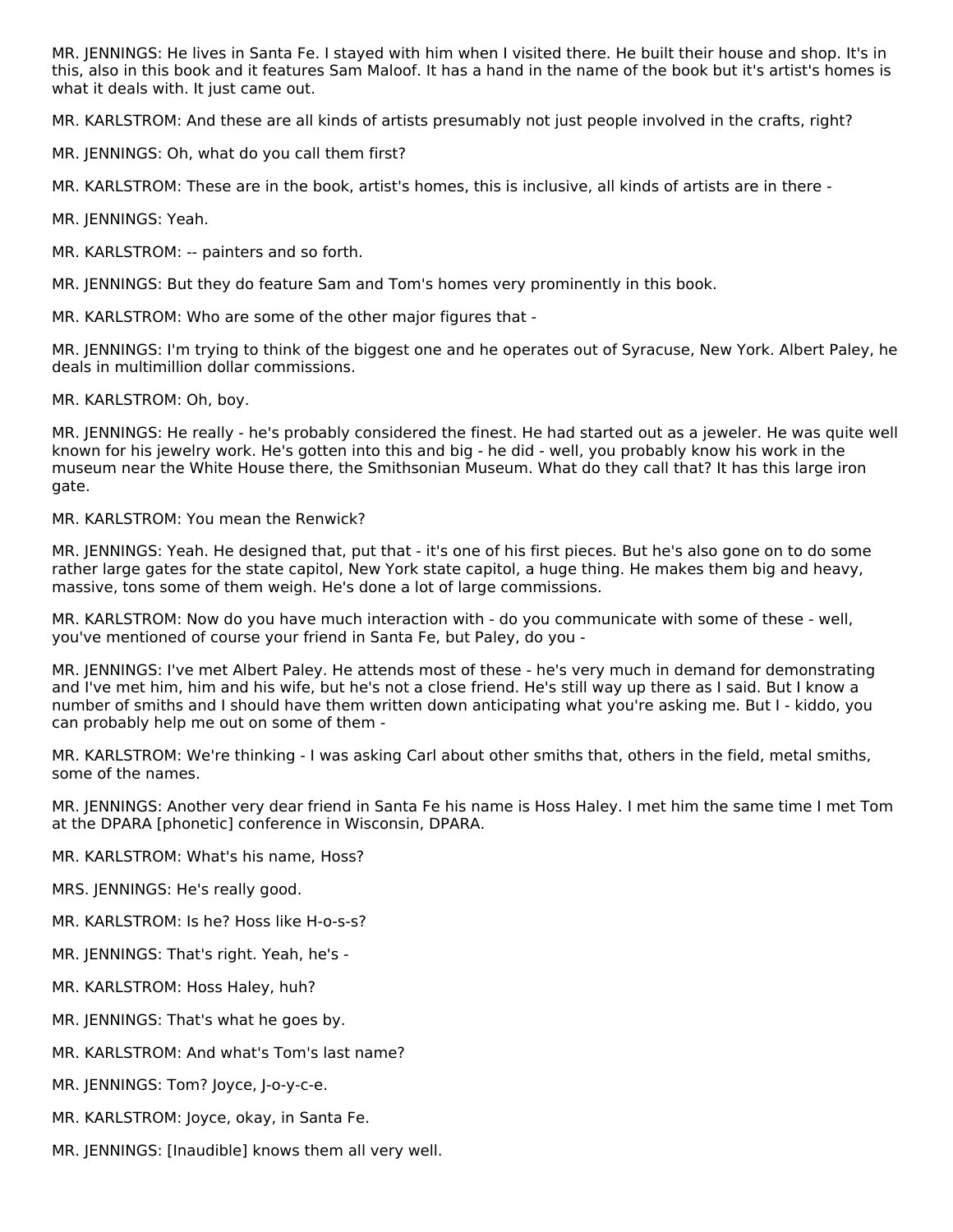MR. KARLSTROM: Oh, I'm sure he does. All of this would be old news to him but for me it's like -

MR. JENNINGS: He can really fill you in on all of that. Well, I - this exhibition they invited - you can keep one of those if you want. But there's eight of us that participated in this.

MR. KARLSTROM: Oh, yeah. Okay, good. Well, this is from - this is the exhibition that's -

MR. JENNINGS: It's going on now.

MR. KARLSTROM: -- going on now.

MR. JENNINGS: Phil Baldwin he is a very fine, a knife maker, but he did some vessels for this exhibition. David Seacrest, Gary Griffin, Rick Smith, Brad Silverberg. He did that box over there, Brad Silverberg. It's quite heavy. You can take the lid off of it.

MR. KARLSTROM: Oh, boy, that is heavy. Now who would think to make a box out of -

MR. JENNINGS: He starts out with a square piece of steel about six inches high and he does the ornament on it and he sticks a dye down there and he squishes it all out. Some of them have come way over to one side. He uses what they call a fly press. It's a hand operated screw press that comes down not as force. This vessel here was done by Rick Smith. He's a young smith and he made this, a vessel similar to this and he brought to our ABANA conference in Cal Poly. This went over with a bang. It's been shown quite a bit around the country.

MR. KARLSTROM: Now what work do you have exhibited in this show?

MR. JENNINGS: Well, there are vessels.

MR. KARLSTROM: Very much like those, you call them the seamless -

MR. JENNINGS: Seamless hollow form.

MR. KARLSTROM: Is this kind of your invention in a sense? I mean, this is your special -

MR. JENNINGS: I had the photographs of that here but I kind of cleaned up around here. I put it in the other room in there. I took some very crude photographs of them. Seamless hollow forms is just what the word says, they're seamless, there's no - these are made out of a sheet and weld down here. All of my - well, you've gone way back is - they made a seamless hollow form, some of them, that are helmets. They worked in material less than 1/16 of an inch thick. I start 1/16 of an inch thick and go up to 5/8 inches thick. I have a hydraulic press that I designed and built which enables me to do it. I couldn't have thought of doing it -

MR. KARLSTROM: Oh, you designed it yourself for your own purposes, to create these objects?

MR. JENNINGS: Well, I built it. I copied other presses, but it's adapted to my needs. That tall vessel, vase shape up there, it's made out of a 20 inch in diameter piece of sheet metal, about 3/32 thick. When I got - the material up at the top is over 1/8 of an inch thick at the top. It just compresses the metal. It's done by a process called angle raising.

#### MR. KARLSTROM: Angle raising.

MR. JENNINGS: Coppersmiths and silversmiths use the technique for making copper tea kettles. The Japanese make quite a lot of copper teak kettles. Scandinavian countries make tea kettles and vases and all sorts of - and they do it in this country too. As far as I know nobody has gotten into producing these out of iron. They make a copper vessel. They made that for instance. In a kneeling metal, kneeling it means softening it, and they would clean it and they work on it cold. Well, you can't move much iron doing that cold, even that weight. It just don't move, even with a hydraulic press. I heat it, working particularly in the heavier pieces of metal. That piece on the left, that vase there, it started out 3/16 thick and it was done primarily under the hydraulic press. The pieces I sent down here is made out of another piece of the same material, the same diameter. I did form it hand, by hand, but it's all heated. I heated it with a torch right where I'm working.

MR. KARLSTROM: Well, they sure look like art objects to me. I mean, again you in the beginning said the name -

MR. JENNINGS: I do them just for the joy of it. It's a challenge.

MR. KARLSTROM: Do you consider those sort of your signature pieces, though? I mean, this is pretty much - this could be -

MR. JENNINGS: The past ten years I demonstrated angle raising at this conference, ten years ago.